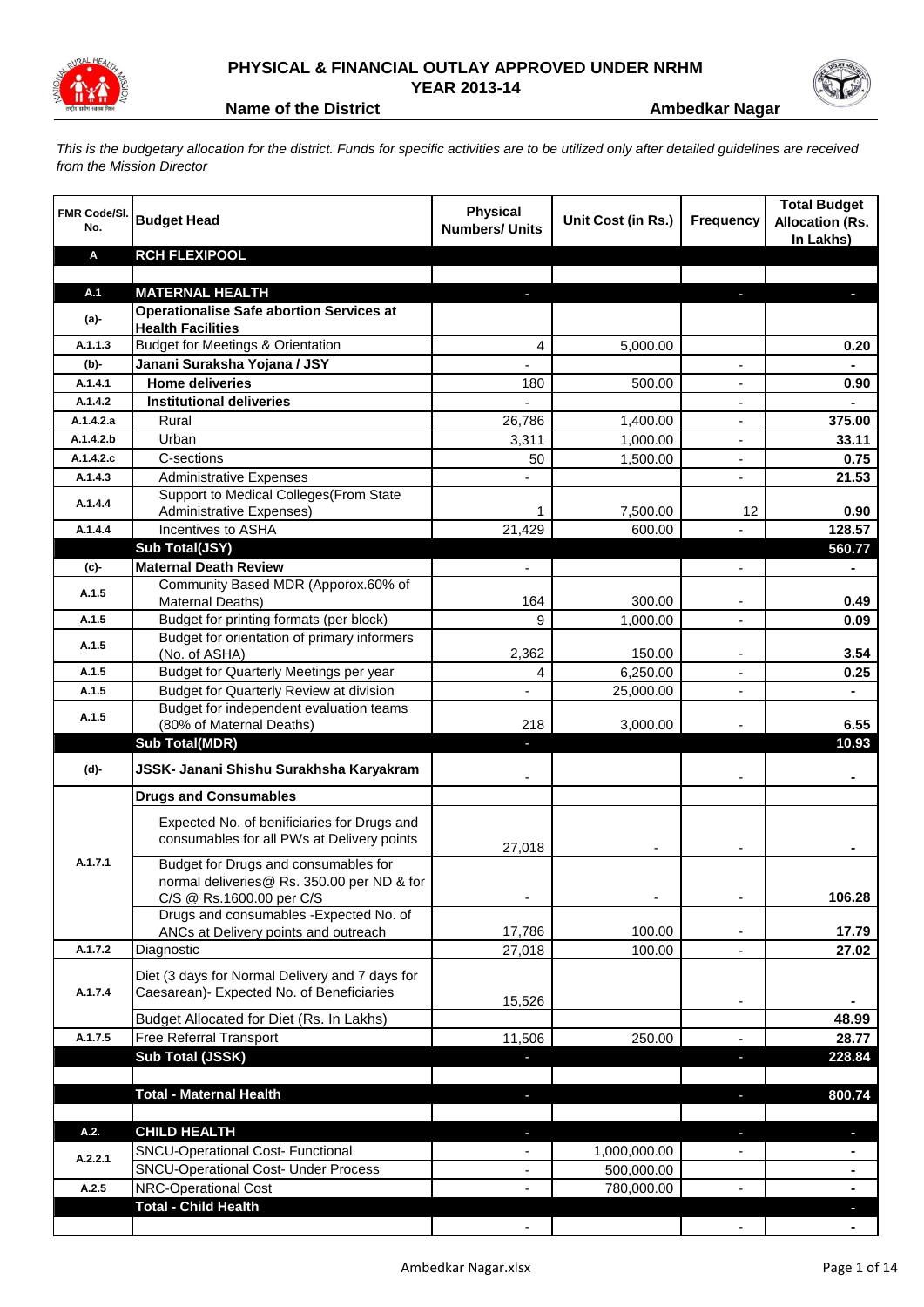| FMR Code/SI.<br>No. | <b>Budget Head</b>                                                                          | <b>Physical</b><br><b>Numbers/ Units</b> | Unit Cost (in Rs.) | <b>Frequency</b>         | <b>Total Budget</b><br><b>Allocation (Rs.</b><br>In Lakhs) |
|---------------------|---------------------------------------------------------------------------------------------|------------------------------------------|--------------------|--------------------------|------------------------------------------------------------|
| A.3                 | <b>FAMILY PLANNING</b>                                                                      | ٠                                        |                    | $\overline{\phantom{a}}$ | $\blacksquare$                                             |
| A.3.1               | <b>Terminal/Limiting Methods</b>                                                            |                                          |                    |                          |                                                            |
|                     | Orientation workshop, dissemination of                                                      |                                          |                    |                          |                                                            |
| A.3.1.1             | manuals on FP standards & quality                                                           |                                          |                    |                          |                                                            |
|                     | assurance of sterilisation services, fixed day                                              |                                          |                    |                          |                                                            |
|                     | planning meeting                                                                            | 1                                        | 25,000.00          |                          | 0.25                                                       |
| A.3.1.2             | Female Sterilisation Camps Proposed                                                         | 108                                      | 2,000.00           |                          | 2.16                                                       |
| A.3.1.3             | <b>NSV Camps Proposed</b>                                                                   | 1                                        | 3,500.00           | L,                       | 0.04                                                       |
| A.3.1.4             | <b>Compensation for Female Sterilisation</b>                                                | 2,800                                    | 1,000.00           | L,                       | 28.00                                                      |
| A.3.1.5             | Compensation for male sterilization/NSV                                                     |                                          |                    |                          |                                                            |
|                     | Acceptance                                                                                  | 15                                       | 1,500.00           | $\overline{\phantom{a}}$ | 0.23                                                       |
|                     | Orientation Workshop on accreditation of                                                    |                                          |                    |                          |                                                            |
| A.3.1.6             | private providers to provide sterilization<br>services                                      | 1                                        | 10,000.00          |                          | 0.10                                                       |
| A.3.2               | <b>Spacing Methods</b>                                                                      |                                          |                    |                          |                                                            |
|                     | IUD services at health facilities (including                                                |                                          |                    |                          |                                                            |
| A.3.2.2             | fixed day services at Sub Centres-L1)                                                       | 49                                       | 3,000.00           |                          | 1.47                                                       |
|                     | IUD services at health facilities (including                                                |                                          |                    |                          |                                                            |
| A.3.2.3             | fixed day services at Sub Centre-L1 ) No. of                                                |                                          |                    |                          |                                                            |
|                     | <b>IUCD</b> insertions                                                                      | 15,000                                   | 20.00              |                          | 3.00                                                       |
|                     |                                                                                             |                                          |                    |                          |                                                            |
|                     | POL for Family Planning/ Others (including<br>additional mobility support to surgeon's team |                                          |                    |                          |                                                            |
| A.3.3               | if req)-Budget given according to total nos.                                                |                                          |                    |                          |                                                            |
|                     | of Female Sterilization Camps.                                                              |                                          |                    |                          |                                                            |
|                     |                                                                                             | 108                                      | 1,000.00           |                          | 1.08                                                       |
| A.3.5.2             | <b>Performance rewards</b>                                                                  |                                          |                    |                          |                                                            |
|                     | Division level: Rs. 11.25 Lakh @ Rs.                                                        |                                          |                    |                          |                                                            |
|                     | 62,500/- per division (Rs.20,000 for 1st, Rs.                                               |                                          |                    |                          |                                                            |
|                     | 15,000 for 2nd and Rs. 10,000 for 3rd                                                       |                                          |                    |                          |                                                            |
|                     | position for best performing tubectomy                                                      |                                          |                    |                          |                                                            |
|                     | surgeon at each division, Rs. 15,000 for best                                               |                                          |                    |                          |                                                            |
|                     | performing NSV surgeon, and Rs.2000/- for                                                   |                                          |                    |                          |                                                            |
|                     | best SN and Rs.500/- for best ANM).                                                         | ۰                                        | 62,500.00          |                          |                                                            |
| A.3.5.3             | <b>World Population Day' celebration</b>                                                    | ۰                                        |                    | $\overline{\phantom{a}}$ |                                                            |
|                     | For District level activities                                                               | 1                                        | 100,000.00         | ۰                        | 1.00                                                       |
|                     | For Block level activities                                                                  | 9                                        | 10,000.00          | $\overline{\phantom{a}}$ | 0.90                                                       |
| A.3.5.4             | Other strategies/ activities                                                                |                                          |                    | $\overline{\phantom{a}}$ | $\blacksquare$                                             |
|                     | Orientation of district nodal officers for                                                  |                                          |                    |                          |                                                            |
| A.3.5.4.2           | change in FP Beema Policy-No. of                                                            |                                          |                    |                          |                                                            |
|                     | Workshops                                                                                   | 1                                        | 10,000.00          |                          | 0.10                                                       |
|                     | <b>Total -Family Planning</b>                                                               |                                          |                    | ٠                        | 38.32                                                      |
|                     |                                                                                             |                                          |                    | $\overline{\phantom{a}}$ |                                                            |
| A.4                 | ADOLESCENT REPRODUCTIVE AND                                                                 |                                          |                    |                          |                                                            |
|                     | <b>SEXUAL HEALTH / ARSH</b>                                                                 | ۰                                        |                    | ۰                        | ۰                                                          |
| A.4.1.4             | <b>Operating Expenses</b>                                                                   | ÷,                                       |                    | Ξ.                       | $\blacksquare$                                             |
|                     | For Existing Clinics                                                                        | $\overline{\phantom{0}}$                 | 2,500.00           | 12                       | $\blacksquare$                                             |
| A.4.2               | <b>School Health programme</b>                                                              | $\overline{\phantom{0}}$                 |                    | L.                       | $\blacksquare$                                             |
|                     | Dissemination of Guidelines for School                                                      |                                          |                    |                          |                                                            |
| A.4.2.1             | Health Programme (14 Nos. for each Block                                                    |                                          |                    |                          |                                                            |
|                     | and 7 Nos. for District Level)                                                              | 133                                      | 75.00              | 1                        | 0.10                                                       |
| A.4.2.2             | Convergence Meeting at Block level (Twice                                                   |                                          |                    |                          |                                                            |
|                     | in a year)                                                                                  | 9                                        | 2,500.00           | 2                        | 0.45                                                       |
| A.4.2.3             | Mobility Support (For Block Level)                                                          | 9                                        | 25,000.00          | 6                        | 13.50                                                      |
| A.4.3               | <b>Other strategies/activities</b>                                                          |                                          |                    |                          | ۰                                                          |
| A.4.3.2             | <b>Menstrual Hygiene</b>                                                                    | $\overline{\phantom{0}}$                 |                    | $\overline{\phantom{0}}$ |                                                            |
|                     | No.of Blocks                                                                                | $\overline{\phantom{0}}$                 |                    |                          |                                                            |
|                     | No.of ASHAs                                                                                 |                                          |                    |                          |                                                            |
|                     | One Planning & Sensitization meeting at                                                     |                                          |                    |                          |                                                            |
|                     | Dist.level @Rs.5000/-meeting                                                                | ٠                                        | 5,000.00           | $\overline{a}$           |                                                            |
|                     | One Review & Refresher meeting at                                                           |                                          |                    |                          |                                                            |
|                     | Dist.level @Rs.5000/-meeting                                                                |                                          | 5,000.00           |                          |                                                            |
|                     | Reporting Register for District & Blocks                                                    |                                          |                    |                          |                                                            |
|                     | @Rs.30/-register                                                                            |                                          | 30.00              |                          |                                                            |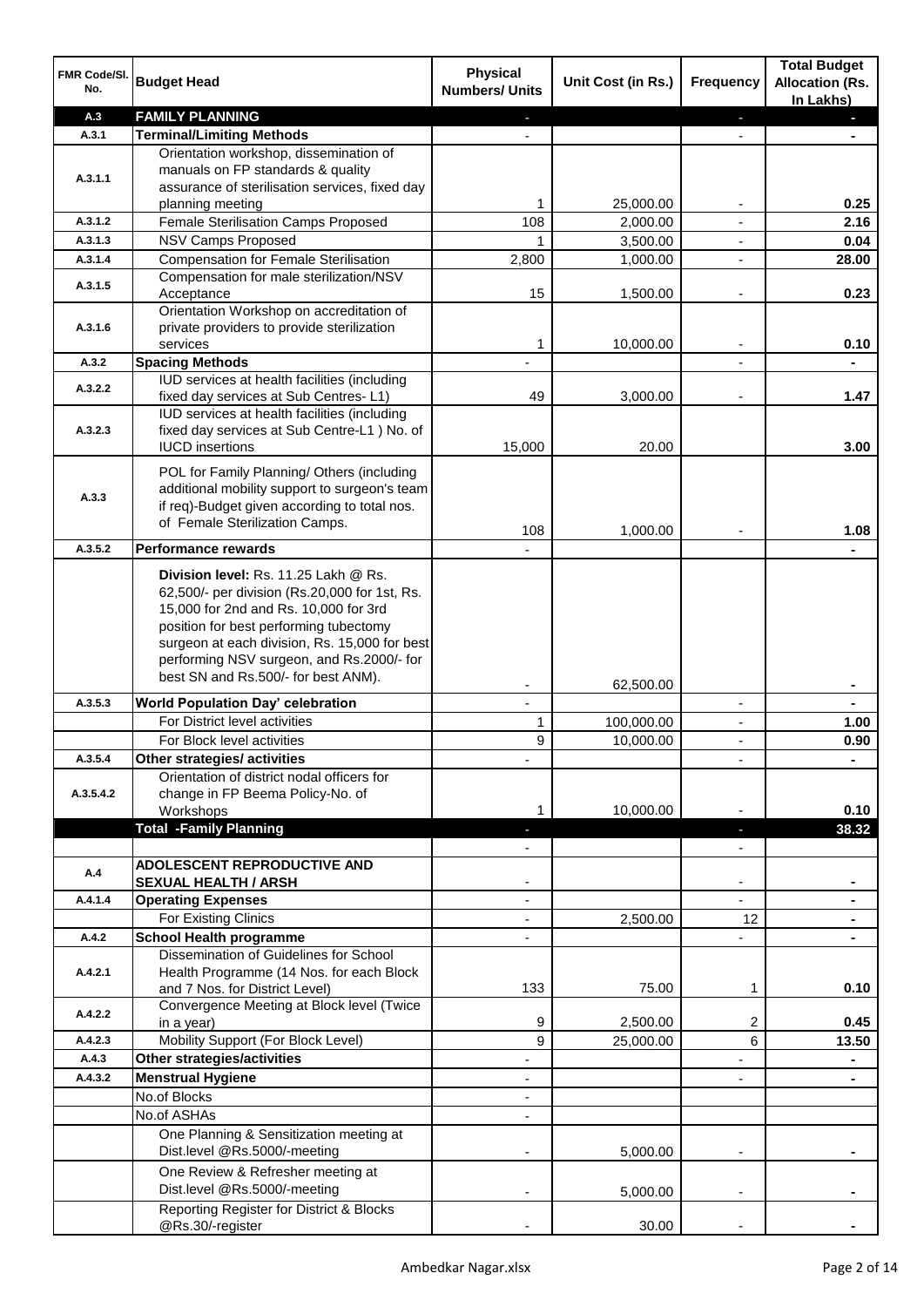| FMR Code/SI.<br>No. | <b>Budget Head</b>                                                                               | <b>Physical</b><br><b>Numbers/ Units</b> | Unit Cost (in Rs.)     | <b>Frequency</b>         | <b>Total Budget</b><br><b>Allocation (Rs.</b> |
|---------------------|--------------------------------------------------------------------------------------------------|------------------------------------------|------------------------|--------------------------|-----------------------------------------------|
|                     | Reporting Register for ASHA @Rs.30/-registe                                                      |                                          | 30.00                  | $\overline{\phantom{a}}$ | In Lakhs)                                     |
|                     | Storage Almirahs for District & Blocks                                                           |                                          |                        |                          |                                               |
|                     | @Rs.5000/- Almirahs                                                                              |                                          | 5,000.00               | $\overline{\phantom{a}}$ |                                               |
|                     | 2 Flex banner with hanging rod per                                                               |                                          |                        |                          |                                               |
|                     | block/Dist.@Rs.500/-banner                                                                       |                                          | 500.00                 |                          |                                               |
|                     | <b>Sub-total ARSH</b>                                                                            | ٠                                        |                        | J,                       | 14.05                                         |
| A.5                 | <b>URBAN RCH (focus on Urban slums)</b>                                                          |                                          |                        |                          |                                               |
| A.5.2               | Human Resource for Urban Health                                                                  | н                                        |                        | J,                       | n,                                            |
| A.5.2.1             | Doctors/Mos                                                                                      | 3                                        | 36,000.00              | 6                        | 6.48                                          |
| A.5.2.4             | <b>ANM</b>                                                                                       | 3                                        | 9,900.00               | 6                        | 1.78                                          |
| A.5.2.5             | <b>Staff Nurse</b>                                                                               | 3                                        | 16,500.00              | 6                        | 2.97                                          |
| A.5.2.12            | Sweeper cum Choukidar                                                                            | 3                                        | 4,950.00               | 6                        | 0.89                                          |
| A.5.3               | Operating expenses for UHP and UHC                                                               |                                          |                        |                          |                                               |
|                     | Rent @7000/Month/Centre                                                                          | 3                                        | 7,000.00               | 6                        | 1.26                                          |
|                     | Telephone Bills @ 1000/Month/Centre                                                              | 3                                        | 1,000.00               | 6                        | 0.18                                          |
|                     | Electricity Bills @ 1500/Month/Centre                                                            | 3                                        | 1,500.00               | 6                        | 0.27                                          |
|                     | Contingency @ 500/Month/Centre                                                                   | 3                                        | 500.00                 | 6                        | 0.09                                          |
|                     | <b>Total- Urban Health</b>                                                                       |                                          |                        | H,                       | 13.92                                         |
|                     |                                                                                                  |                                          |                        |                          |                                               |
| A.7                 | <b>PNDT Activities</b>                                                                           |                                          |                        |                          | a.                                            |
| A.7.1               | <b>Support to PC-PNDT Cells</b>                                                                  |                                          |                        |                          |                                               |
|                     | <b>Divisional Level</b><br>Remuneration of Data Assistant (At Each                               |                                          |                        |                          |                                               |
|                     | Division PC-PNDT Cell)                                                                           |                                          | 17,000.00              | 12                       |                                               |
|                     | Contingency for the operation of cell @                                                          |                                          |                        |                          |                                               |
|                     | Rs.20000/-                                                                                       |                                          | 20,000.00              | 1                        |                                               |
|                     | One time office setup cost @ Rs.100000/-                                                         |                                          | 100,000.00             | 1                        |                                               |
|                     | <b>District Level</b>                                                                            |                                          |                        |                          |                                               |
|                     | Remuneration of Data Entry Operator (At                                                          |                                          |                        |                          |                                               |
|                     | Each District PC-PNDT Cell)<br>Contingency for the operation of cell @                           | 1                                        | 10,000.00              | 12                       | 1.20                                          |
|                     | Rs.20000/-                                                                                       | 1                                        | 20,000.00              | 1                        | 0.20                                          |
|                     | One time office setup cost @ Rs. 50000/-                                                         | $\mathbf{1}$                             | 50,000.00              | 1                        | 0.50                                          |
| A.7.2               | <b>Other PNDT activities</b>                                                                     |                                          |                        |                          | $\blacksquare$                                |
|                     | Visit of division level inspection committees (<br>TA/DA of Additional Director will be incurred |                                          |                        |                          |                                               |
| A.7.2.3             | from this amount) @ Rs.30000 for 10 visit in                                                     |                                          |                        |                          |                                               |
|                     | a year                                                                                           |                                          | 3,000.00               | 10                       |                                               |
|                     | Orientation of members of the district                                                           |                                          |                        |                          |                                               |
| A.7.2.8             | advisory committees at Division Levels (No.                                                      |                                          |                        |                          |                                               |
|                     | of Workshops)                                                                                    |                                          | 25,000.00              | 1                        |                                               |
| A.7.2.10            | District Level Sensitization (No. of<br>Workshops)                                               |                                          | 10,000.00              | 1                        | 0.10                                          |
|                     | <b>Total-PC-PNDT</b>                                                                             |                                          |                        |                          | 2.00                                          |
|                     |                                                                                                  |                                          |                        |                          |                                               |
| A.8                 | <b>Human Resources</b>                                                                           |                                          |                        | ٠                        | $\overline{\phantom{a}}$                      |
| A.8.1               | <b>Contractual Staff &amp; Services</b>                                                          |                                          |                        |                          |                                               |
| A.8.1.1.1.f         | Honoraria for ANMs at Sub Centres                                                                | 41                                       | 10,000.00              | 6                        | 24.60                                         |
| A.8.1.1.2.f         | Honoraria for Staff Nurses - SNCU                                                                |                                          | 16,500.00              | 6                        |                                               |
| A.8.1.1.2.f         | Honoraria for Staff Nurses -NRC                                                                  |                                          | 16,500.00              | 6                        |                                               |
| A.8.1.2.1           | Honoraria for Laboratory Technicians                                                             | 2                                        | 11,880.00              | 6                        | 1.43                                          |
| A.8.1.3.5.d         | Honoraria for Paediatricians- Child Health                                                       | $\overline{\phantom{a}}$                 | 48,000.00              | 6                        | ۰                                             |
| A.8.1.3.7           | Honoraria for Dental Doctors                                                                     | $\overline{\phantom{a}}$                 | 35,000.00              | 6                        | $\blacksquare$                                |
| A.8.1.5.8           | Honoraria for M.O. (Training Coordinators for                                                    |                                          |                        |                          |                                               |
| A.8.1.7.2           | training NRCs/SNCUs)<br>Honoraria for X-Ray Technicians                                          | 2                                        | 36,000.00<br>11,800.00 | 6<br>6                   | 1.42                                          |
| A.8.1.7.4           | <b>School Health Teams (Exclusively for SH)</b>                                                  |                                          |                        |                          |                                               |
| A.8.1.7.4.a         | <b>Honoraria for Medical Officers</b>                                                            |                                          |                        |                          |                                               |
|                     | No. of MBBS Doctors-Existing                                                                     | 5                                        | 36,000.00              | 6                        | 10.80                                         |
|                     | No. of MBBS Doctors-New                                                                          | 4                                        | 36,000.00              | 2                        | 2.88                                          |
|                     | No. of BDS Doctors-Existing                                                                      | 4                                        | 35,000.00              | 6                        | 8.40                                          |
|                     | No. of AYUSH Doctors-Existing                                                                    | 9                                        | 24,000.00              | 6                        | 12.96                                         |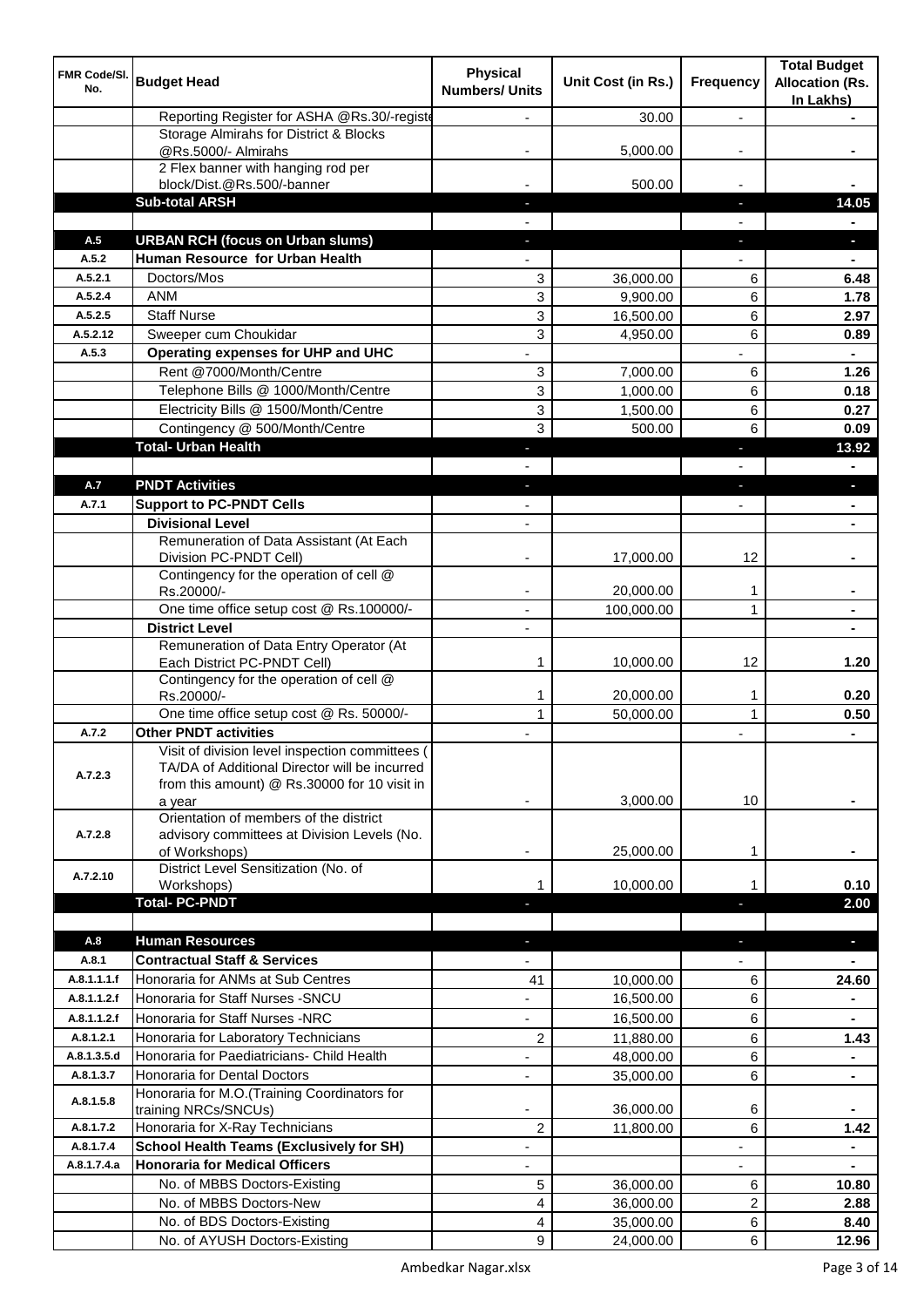| FMR Code/SI. | <b>Budget Head</b>                                                               | <b>Physical</b>       |                    |                          | <b>Total Budget</b>                 |
|--------------|----------------------------------------------------------------------------------|-----------------------|--------------------|--------------------------|-------------------------------------|
| No.          |                                                                                  | <b>Numbers/ Units</b> | Unit Cost (in Rs.) | <b>Frequency</b>         | <b>Allocation (Rs.</b><br>In Lakhs) |
|              | No. of AYUSH Doctors-New                                                         | 9                     | 24,000.00          | 2                        | 4.32                                |
| A.8.1.7.4.b  | <b>Honoraria for Physiotherapists</b>                                            | 6                     | 11,880.00          | 6                        | 4.28                                |
| A.8.1.7.4.c  | <b>Honoraria for Dental Hygienists</b>                                           | $\overline{2}$        | 11,880.00          | 6                        | 1.43                                |
| A.8.1.7.4.d  | <b>Honoraria for Ophthalmic Assistants</b>                                       | 10                    | 11,880.00          | 6                        | 7.13                                |
|              | Honoraria for Staff Nurses/GNMs-Existing                                         | 9                     | 16,500.00          | 6                        | 8.91                                |
| A.8.1.7.4.e  | Honoraria for Staff Nurses/GNMs-New                                              |                       | 16,500.00          | 2                        |                                     |
|              | Honoraria for ANMs-Existing                                                      | 9                     | 10,000.00          | 6                        | 5.40                                |
| A.8.1.7.4.g  | Honoraria for ANMs-New                                                           |                       | 10,000.00          | 2                        |                                     |
|              | Honoraria for FP Counsellors(@ Rs.9300/-                                         |                       |                    |                          |                                     |
| A.8.1.7.5.1  | (Rs.9000/-Honoraria and 300/-for                                                 |                       |                    |                          |                                     |
|              | communication support)                                                           | 6                     | 9,300.00           | 6                        | 3.35                                |
| A.8.1.7.5.2  | <b>Honoraria for ARSH Counsellors</b>                                            |                       | 12,000.00          | 6                        |                                     |
| A.8.1.7.5.4  | <b>Honoraria for Nutritionist-NRC</b>                                            |                       | 15,000.00          | 6                        |                                     |
|              | <b>Honoraria for Staff under Routine</b>                                         |                       |                    |                          |                                     |
|              | <b>Immunization</b><br>Refrigerator Mechanics-District Level                     |                       | 16,500.00          | 6                        |                                     |
|              | Cold Chain Handlers-District Level                                               | 1                     |                    | 6                        |                                     |
| A.8.1.7.7    | Vaccine Store Keepers-Division Level                                             |                       | 9,900.00           | 6                        | 0.59                                |
|              |                                                                                  |                       | 22,000.00          |                          |                                     |
|              | Refrigerator Mechanics-Division Level<br>Vaccine Van Drivers-Division Level      |                       | 16,500.00          | 6<br>6                   |                                     |
|              | <b>Cold Chain Handlers-Division Level</b>                                        |                       | 16,500.00          |                          |                                     |
| A.8.1.9      |                                                                                  |                       | 9,900.00           | 6                        |                                     |
| A.8.1.11.f   | <b>Honoraria for Data Entry Operators</b><br><b>Honoraria for Caretakers-NRC</b> | 1                     | 8,800.00           | 6                        | 0.53                                |
| A.8.1.11.f   | <b>Honoraria for Cooks-NRC</b>                                                   |                       | 4,000.00           | 6<br>6                   | $\blacksquare$                      |
|              | <b>TOTAL - HUMAN RESOURCE</b>                                                    |                       | 5,000.00           |                          | 98.41                               |
|              |                                                                                  |                       |                    |                          |                                     |
| A.9          | <b>TRAINING</b>                                                                  | $\sim$                |                    | ٠                        | o.                                  |
|              |                                                                                  |                       |                    |                          |                                     |
| A.9.3        | <b>Maternal Health Training</b>                                                  |                       |                    |                          | o.                                  |
| A.9.3.1      | <b>Skilled Attendance at Birth / SBA</b>                                         |                       |                    |                          |                                     |
| A.9.3.1.1    | Setting up of SBA Training Centres                                               | 1                     | 25,000.00          |                          | 0.25                                |
|              | <b>Training of Staff Nurses in SBA</b>                                           |                       |                    | ÷,                       |                                     |
| A.9.3.1.4    | Total Batches to be conducted (4 Per                                             |                       |                    |                          |                                     |
|              | Batch)@ Rs.103300/ Batch                                                         | 10                    | 103,300.00         |                          | 10.33                               |
| A.9.3.4      | <b>Safe Abortion Services Training</b>                                           |                       |                    |                          |                                     |
|              | <b>Training of Medical Officers in safe</b>                                      |                       |                    |                          |                                     |
| A.9.3.4.2    | abortion                                                                         |                       |                    |                          |                                     |
|              | Total Batches to be conducted @ Rs.52000                                         |                       |                    |                          |                                     |
|              | /batch                                                                           |                       | 52,000.00          |                          |                                     |
| A.9.3.5      | RTI / STI Training                                                               |                       |                    |                          |                                     |
|              | <b>Training of Medical Officers in RTI/STI</b>                                   |                       |                    |                          |                                     |
| A.9.3.5.3    | Total Batches to be conducted @ Rs.72600                                         |                       |                    |                          |                                     |
|              | /batch<br>Sub Total - Maternal Health Training                                   |                       | 72,600.00          |                          | 10.58                               |
|              |                                                                                  |                       |                    |                          |                                     |
| A.9.5        | <b>Child Health Training</b>                                                     |                       |                    |                          |                                     |
| A.9.5.2.2    | <b>F-IMNCI Training for Medical Officers</b>                                     |                       |                    |                          |                                     |
|              | <b>Total Training Load</b>                                                       |                       |                    |                          |                                     |
|              | <b>Batch Size/Participants</b>                                                   | 16                    |                    |                          |                                     |
|              | No. of Batches                                                                   |                       |                    | $\overline{\phantom{a}}$ |                                     |
|              | Total Batches to be observed(25% of                                              |                       | 212,900.00         |                          |                                     |
|              | organized batches)                                                               |                       | 7,500.00           |                          |                                     |
| A.9.5.2.3    | <b>F-IMNCI Training for Staff Nurses</b>                                         |                       |                    |                          |                                     |
|              | <b>Total Training Load</b>                                                       |                       |                    |                          |                                     |
|              | <b>Batch Size/Participants</b>                                                   |                       |                    |                          |                                     |
|              | No. of Batches                                                                   |                       | 206,900.00         |                          |                                     |
|              | Total Batches to be observed(25% of                                              |                       |                    |                          |                                     |
|              | organized batches)                                                               |                       | 7,500.00           |                          |                                     |
| A.9.5.5.2.a  | <b>IMNCI Plus(CCSP)-10 Days TOT for</b>                                          |                       |                    |                          |                                     |
|              | <b>Physicians</b>                                                                |                       |                    |                          |                                     |
|              | <b>Total Training Load</b>                                                       |                       |                    |                          |                                     |
|              | <b>Batch Size/Participants</b>                                                   | 24                    |                    |                          |                                     |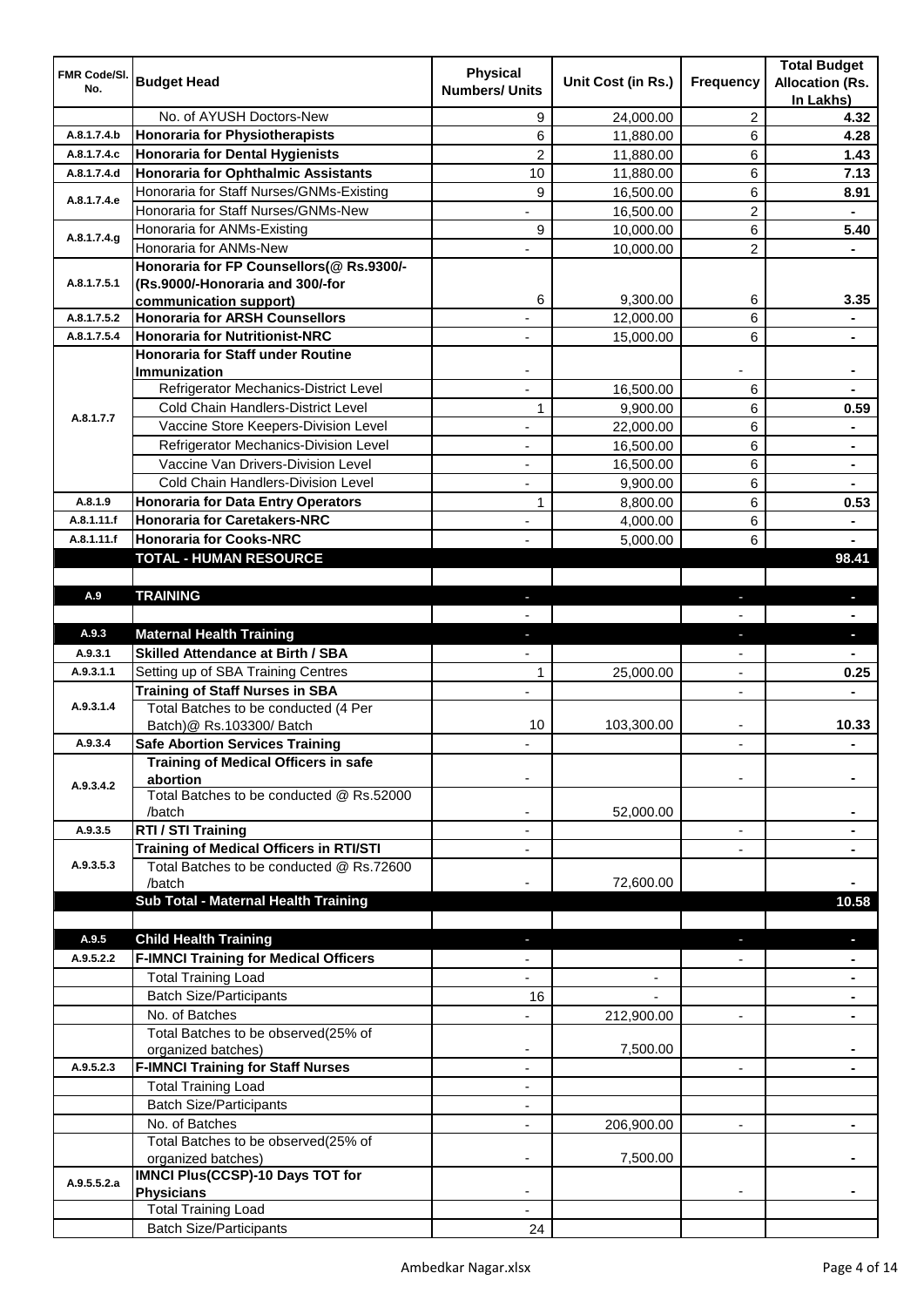| <b>FMR Code/SI.</b><br>No. | <b>Budget Head</b>                                                                      | <b>Physical</b><br><b>Numbers/ Units</b> | Unit Cost (in Rs.) | Frequency                | <b>Total Budget</b><br><b>Allocation (Rs.</b><br>In Lakhs) |
|----------------------------|-----------------------------------------------------------------------------------------|------------------------------------------|--------------------|--------------------------|------------------------------------------------------------|
|                            | No. of Batches                                                                          |                                          | 576,300.00         |                          |                                                            |
|                            | Total Batches to be observed(25% of<br>organized batches)                               |                                          | 11,000.00          |                          |                                                            |
|                            | <b>Sub Total- Child Health Training</b>                                                 |                                          |                    |                          |                                                            |
|                            |                                                                                         |                                          |                    |                          |                                                            |
| A.9.7                      | Adolescent Reproductive and Sexual Health/<br><b>ARSH Training</b>                      |                                          |                    |                          |                                                            |
|                            | <b>ARSH training for ANMs/LHVs</b>                                                      |                                          |                    |                          |                                                            |
| A.9.7.4                    | Total Batches to be conducted@ Rs.71000/<br><b>Batch</b>                                | 3                                        | 71,000.00          |                          | 2.13                                                       |
|                            | <b>Sub Total- ARSH Training</b>                                                         |                                          |                    |                          | 2.13                                                       |
|                            |                                                                                         |                                          |                    |                          |                                                            |
| A.9.8.4.2                  | <b>Clinical Establishment Act</b>                                                       | 1                                        | 798,000.00         |                          | 7.98                                                       |
|                            | <b>TOTAL - Training</b>                                                                 |                                          |                    |                          | 20.69                                                      |
|                            |                                                                                         |                                          |                    |                          |                                                            |
| A.10                       | PROGRAMME MANAGEMENT                                                                    |                                          |                    |                          |                                                            |
| A.10.2                     | <b>District Programme Management Support</b><br>Unit                                    |                                          |                    |                          |                                                            |
|                            | <b>Contractual Staffs for DPMSU</b>                                                     |                                          |                    |                          |                                                            |
| A.10.2.1                   | Honoraria for District Programme Manager                                                | 1                                        | 32,700.00          | 6                        | 1.96                                                       |
| A.10.2.2                   | Honoraria for District Accounts Manager                                                 | $\mathbf{1}$                             | 26,650.00          | 6                        | 1.60                                                       |
| A.10.2.3                   | Honoraria for District Data Manager(District                                            |                                          |                    |                          |                                                            |
|                            | Data cum Account Assistant)                                                             | 1                                        | 18,150.00          | 6                        | 1.09                                                       |
| A.10.2.7                   | Honoraria for Office Assistant                                                          | $\mathbf{1}$                             | 7,000.00           | 6                        | 0.42                                                       |
| A.10.2.8.1                 | Operational Expenses for DPMU unit                                                      | 1                                        | 75,000.00          | 6                        | 4.50                                                       |
| A.10.2.8.2                 | Honoraria for District Community Process<br>Manager                                     | 1                                        | 26,650.00          | 6                        | 1.60                                                       |
|                            | Sub Total - DPMU                                                                        |                                          |                    |                          | 11.17                                                      |
|                            |                                                                                         |                                          |                    |                          |                                                            |
| A.10.3                     | <b>Block Programme Management Unit (BPMU)</b>                                           |                                          |                    |                          |                                                            |
| A.10.3.1                   | Honoraria for Block Programme Managers                                                  | 9                                        | 20,000.00          | 6                        | 10.80                                                      |
| A.10.3.2                   | Honoraria for Block Accounts Managers                                                   | 9                                        | 10,000.00          | 6                        | 5.40                                                       |
|                            | <b>Sub Total - DPMU</b>                                                                 | ٠                                        |                    | ı                        | 16.20                                                      |
|                            |                                                                                         |                                          |                    |                          |                                                            |
| A.10.6                     | <b>Concurrent Audit System</b>                                                          | ٠                                        |                    | $\overline{\phantom{a}}$ | $\blacksquare$                                             |
|                            | Budget For Block Units(Rs.1500 per<br>Block/Quarter)                                    | 9                                        | 1,500.00           | 4                        | 0.54                                                       |
|                            | Budget For District (District HO Rs.                                                    |                                          |                    |                          |                                                            |
|                            | 4500/Month)                                                                             | 1                                        | 4,500.00           | 12                       | 0.54                                                       |
|                            | <b>Sub Total - Concurrent Audit</b>                                                     |                                          |                    |                          | 1.08                                                       |
|                            |                                                                                         |                                          |                    |                          |                                                            |
| A.10.7                     | <b>Mobility Support, Field Visits</b><br>Mobility Support-DPMU/District (2 Vehicles per | $\overline{\phantom{0}}$                 |                    | ä,                       | $\blacksquare$                                             |
| A.10.7.2                   | District per month)                                                                     | 2                                        | 25,000.00          | 12                       | 6.00                                                       |
| A.10.7.3                   | Mobility Support-BPMU/Block (1 Vehicle per<br>District per Month)                       | 9                                        | 25,000.00          | 12                       | 27.00                                                      |
| A.10.7.4.1                 | Mobility Support for Div.PMU Division & AD<br>Offices( 1 vehicle per Division)          |                                          | 25,000.00          | 12                       |                                                            |
|                            | Sub Total - Mobility Support, Field Visits                                              |                                          |                    |                          | 33.00                                                      |
|                            |                                                                                         |                                          |                    |                          |                                                            |
|                            | <b>TOTAL - Programme Management</b>                                                     |                                          |                    | н                        | 61.45                                                      |
|                            |                                                                                         |                                          |                    |                          |                                                            |
|                            | <b>GRAND TOTAL- RCH FLEXIPOOL</b>                                                       |                                          |                    |                          | 1,049.58                                                   |
|                            |                                                                                         |                                          |                    |                          |                                                            |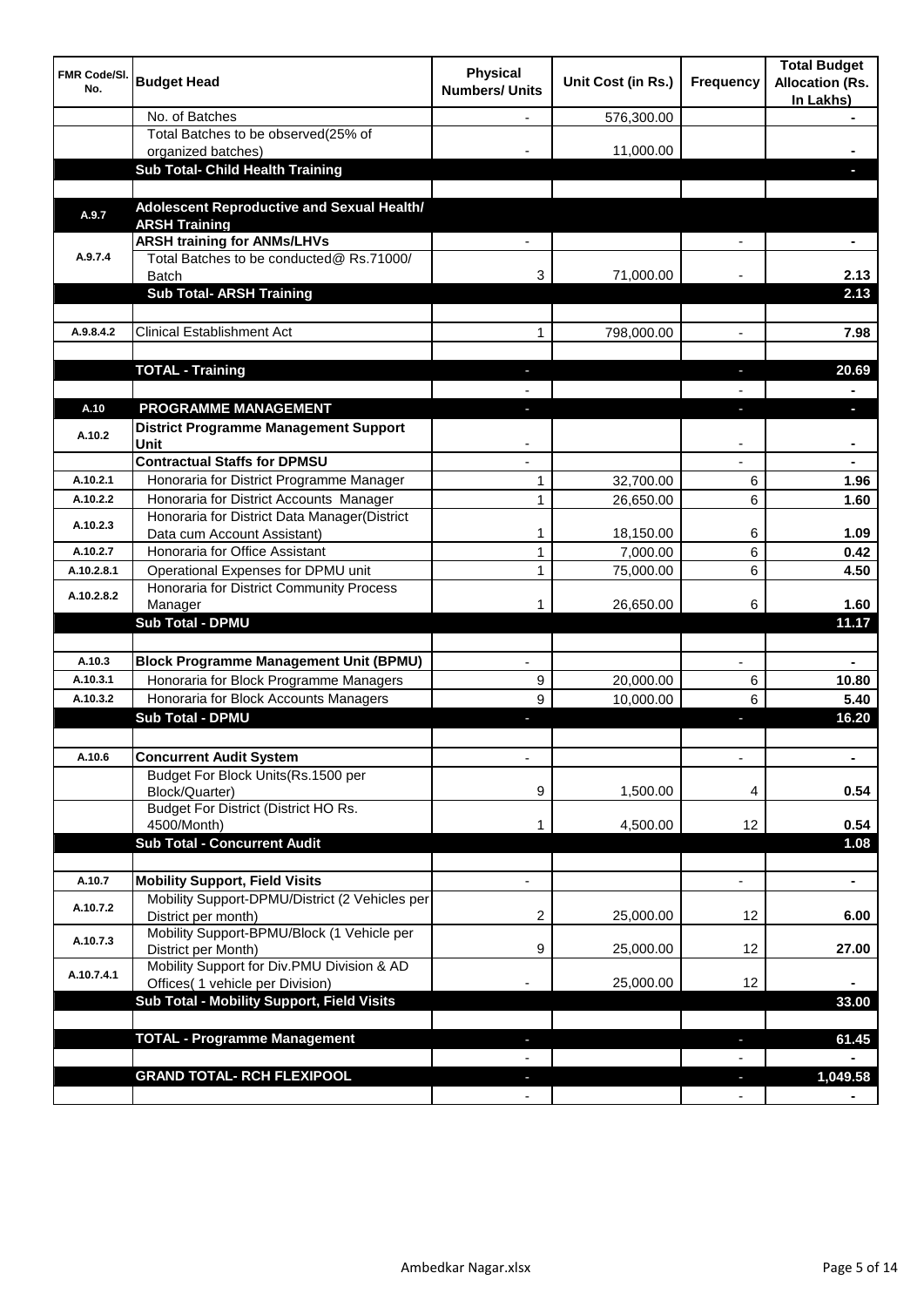| FMR Code/SI.<br>No.           | <b>Budget Head</b>                                                                                                                                                         | <b>Physical</b><br><b>Numbers/ Units</b> | Unit Cost (in Rs.) | Frequency                | <b>Total Budget</b><br><b>Allocation (Rs.</b><br>In Lakhs) |
|-------------------------------|----------------------------------------------------------------------------------------------------------------------------------------------------------------------------|------------------------------------------|--------------------|--------------------------|------------------------------------------------------------|
| B                             | <b>MISSION FLEXIPOOL</b>                                                                                                                                                   |                                          |                    |                          |                                                            |
| <b>B1</b>                     | <b>ASHA</b>                                                                                                                                                                |                                          |                    |                          |                                                            |
| B1.1.1.4.2                    | ASHA State Trainers - TOT (Module VI&VII)-<br>National Level-Cost of TA/DA                                                                                                 |                                          | 15,000.00          |                          |                                                            |
| B1.1.3.3                      | <b>Incentive for FP</b>                                                                                                                                                    |                                          |                    |                          |                                                            |
| B1.1.3.3.1                    | Incentive for ASHA @ Rs. 1000 if a couple<br>adopts permanent methods after 02<br>children(Assumed that 15.56 % clients<br>adopts permanent methods after 02<br>children). | 438                                      | 1,000.00           |                          | 4.38                                                       |
| B1.1.3.5                      | <b>Other incentive</b>                                                                                                                                                     |                                          |                    |                          |                                                            |
| B1.1.3.5.1                    | On taking Complicated On pregnancy cases<br>or New born cases to the health facility<br>@Rs.150/- case (up to 3 cases/year)                                                | 2,372                                    | 150.00             | 3                        | 10.67                                                      |
| B1.1.3.5.3                    | Birth & Death Registration (For 30 birth & 9<br>deaths/ASHA) - Amount Approved 90% Only                                                                                    | 2,372                                    | 180.00             |                          | 3.84                                                       |
| B1.1.3.5.5                    | TA/DA for attending Monthly Meetings<br>@Rs.100/Meeting - Amount Approved 90%<br>Only                                                                                      | 2,372                                    | 100.00             | 12                       | 25.62                                                      |
| B1.1.3.5.6                    | Maternal Death Audit Information<br>(@Rs.200/Case)-Amount Approved 50%<br>Only                                                                                             | 273                                      | 200.00             |                          | 0.27                                                       |
| B1.1.3.5.12                   | Incentives to ASHA Sangini(@Rs.150 for<br>one field visit and 20 visits per month)                                                                                         |                                          | 3,000.00           | 10                       |                                                            |
| B1.1.3.6                      | <b>Other Activities</b>                                                                                                                                                    |                                          |                    |                          |                                                            |
| B1.1.3.6.1                    | ASHA Divas/Annual ASHA Samellan-<br>(Amount Approved 70% Only)                                                                                                             | 2,372                                    | 250.00             |                          | 4.15                                                       |
|                               | <b>ASHA Payment Voucher</b>                                                                                                                                                | 2,372                                    | 25.00              |                          | 0.59                                                       |
| B1.1.3.6.3                    | <b>ASHA Master Payment Register</b>                                                                                                                                        | 9                                        | 150.00             |                          | 0.01                                                       |
|                               | <b>ASHA Sangini Format</b>                                                                                                                                                 | 122                                      | 50.00              |                          | 0.06                                                       |
| B1.1.4                        | Awards to ASHA's/Link workers                                                                                                                                              | 9                                        | 5,000.00           | $\overline{\phantom{a}}$ | 0.45                                                       |
| B1.1.5                        | <b>ASHA Resource Centre/ASHA Mentoring</b><br>Group                                                                                                                        |                                          |                    | ٠                        |                                                            |
| B1.1.5.4                      | Mobility Costs ASHA Mentoring Group for<br>district*4 meetings@Rs.2500/meeting                                                                                             | 4                                        | 2,500.00           |                          | 0.10                                                       |
|                               | Sub Total - ASHA                                                                                                                                                           |                                          |                    |                          | 50.16                                                      |
|                               |                                                                                                                                                                            |                                          |                    |                          |                                                            |
| <b>B2</b><br>B <sub>2.1</sub> | <b>Untied Funds</b><br>No. of CHCs/SDH and Amount Approved 71%                                                                                                             | 5<br>10                                  | 50,000.00          | ٠                        | a.<br>3.55                                                 |
|                               | Only                                                                                                                                                                       |                                          |                    | 1                        |                                                            |
| <b>B2.2</b>                   | No. of PHCs and Amount Approved 93% Only<br>No. of Sub Centres and Amount Approved                                                                                         | 24                                       | 25,000.00          | 1                        | 5.58                                                       |
| <b>B2.3</b>                   | 46% Only<br>No. of VHNSCs and Amount Approved 36%                                                                                                                          | 270                                      | 10,000.00          | 1                        | 12.42                                                      |
| <b>B2.4</b>                   | Only<br><b>Sub Total - Untied Funds</b>                                                                                                                                    | 786                                      | 10,000.00          | 1                        | 28.30<br>49.85                                             |
|                               |                                                                                                                                                                            | $\overline{\phantom{a}}$                 |                    |                          |                                                            |
| <b>B.3</b>                    | <b>Annual Maintenance Grants</b>                                                                                                                                           | ٠                                        |                    | o,                       | a.                                                         |
| <b>B3.1</b>                   | No. of CHCs and Amount Approved 70% Only                                                                                                                                   | 10                                       | 100,000.00         | 1                        | 7.00                                                       |
| <b>B3.2</b>                   | No. of PHCs and Amount Approved 69% Only                                                                                                                                   | 24                                       | 50,000.00          | 1                        | 8.28                                                       |
| <b>B3.3</b>                   | No. of Sub Centres and Amount Approved<br>49% Only                                                                                                                         | 144                                      | 10,000.00          | 1                        | 7.06                                                       |
|                               | Sub Total - AMG                                                                                                                                                            | L.                                       |                    |                          | 22.34                                                      |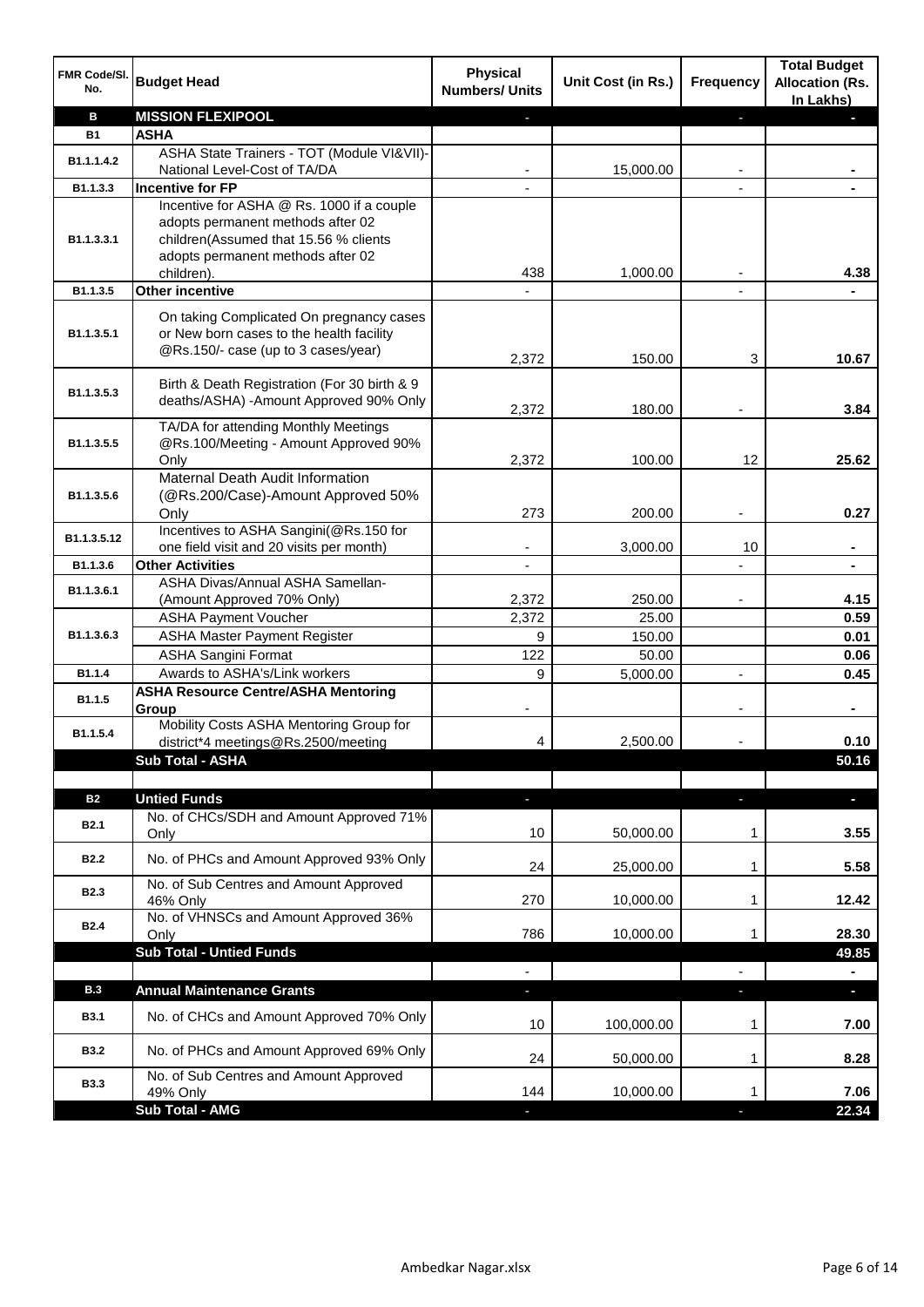| FMR Code/SI.<br>No.     | <b>Budget Head</b>                                                                                                         | <b>Physical</b><br><b>Numbers/ Units</b> | Unit Cost (in Rs.)    | <b>Frequency</b>         | <b>Total Budget</b><br><b>Allocation (Rs.</b><br>In Lakhs) |
|-------------------------|----------------------------------------------------------------------------------------------------------------------------|------------------------------------------|-----------------------|--------------------------|------------------------------------------------------------|
|                         |                                                                                                                            |                                          |                       |                          |                                                            |
| <b>B.6</b>              | <b>Corpus Grants to HMS/RKS</b>                                                                                            | ٠                                        |                       | ٠                        | ٠                                                          |
| B6.1                    | District Hospitals (DH+DWH)                                                                                                | 1                                        |                       |                          | $\blacksquare$                                             |
|                         | Amount Approved for District Hospitals                                                                                     |                                          |                       |                          | 3.65                                                       |
| B6.2                    | No. of CHCs and Amount Approved 90% Only                                                                                   | 10                                       | 100,000.00            | 1                        | 9.00                                                       |
| B6.3                    | No. of PHCs and Amount Approved 90% Only                                                                                   | 24                                       | 50,000.00             | 1                        | 10.80                                                      |
|                         | <b>Sub Total - HMS/RKS</b>                                                                                                 |                                          |                       |                          | 23.45                                                      |
|                         |                                                                                                                            |                                          |                       |                          |                                                            |
| <b>B9</b>               | <b>Mainstreaming of AYUSH</b>                                                                                              |                                          |                       | ı                        | o.                                                         |
| <b>B.9.1</b><br>B.9.1.1 | <b>Medical Officers (Only AYUSH)</b><br><b>Contractual Medical Officers</b>                                                | 24                                       |                       |                          |                                                            |
| <b>B.9.2</b>            | <b>AYUSH Pharmacists</b>                                                                                                   | 10                                       | 24,000.00<br>9,000.00 | 6<br>6                   | 34.56<br>5.40                                              |
|                         | <b>Sub Total (AYUSH)</b>                                                                                                   | a.                                       |                       | E.                       | 39.96                                                      |
|                         |                                                                                                                            |                                          |                       |                          |                                                            |
| <b>B10</b>              | <b>IEC-BCC Activities</b>                                                                                                  |                                          |                       |                          |                                                            |
|                         | Implementation of BCC/IEC Activities at                                                                                    |                                          |                       |                          | o.                                                         |
| B.10.2                  | district level                                                                                                             |                                          |                       |                          | 3.00                                                       |
| B.10.5.2                | Printing of WIFS Cards, Referral Slips, etc                                                                                |                                          |                       | $\overline{\phantom{a}}$ | $\blacksquare$                                             |
|                         | WIFS Cards for School Children(No. of Cards)                                                                               | 211,271                                  | 4.00                  |                          | 8.45                                                       |
|                         | <b>Sub Total (IEC/BCC)</b>                                                                                                 |                                          |                       | r.                       | 11.45                                                      |
|                         |                                                                                                                            |                                          |                       |                          |                                                            |
| <b>B15</b>              | <b>Planning, Implementation and Monitoring</b>                                                                             |                                          |                       |                          |                                                            |
| B15.2                   | <b>Quality Assurance</b>                                                                                                   |                                          |                       |                          |                                                            |
| B15.2.2                 | <b>Quality Assurance Committees</b>                                                                                        |                                          |                       |                          |                                                            |
|                         | <b>Division Level</b>                                                                                                      |                                          |                       |                          |                                                            |
|                         | One time establishment @ Rs. 1.00 Lakh/<br>Division (Amount Approved 50% Only)                                             | ٠                                        | 100,000.00            | 1                        |                                                            |
|                         | Operational Expenses @Rs. 5000/month/                                                                                      |                                          |                       |                          |                                                            |
|                         | division (Amount Approved 50% Only)<br><b>District Level</b>                                                               |                                          | 5,000.00              | 12                       |                                                            |
|                         | One time establishment @ Rs. 1.00 Lakh/<br>District (Amount Approved 50% Only)                                             | 1                                        | 100,000.00            | 1                        | 0.50                                                       |
|                         | Operational Expenses @Rs. 5000/ Month/<br>District (Amount Approved 50% Only)                                              | 1                                        | 5,000.00              | 12                       | 0.30                                                       |
| B15.2.4                 | <b>Review meetings</b>                                                                                                     |                                          |                       |                          |                                                            |
| B15.2.4.2               | <b>Division Level</b>                                                                                                      |                                          |                       | $\overline{\phantom{0}}$ |                                                            |
|                         | Review meetings @ Rs 10000/- per meeting<br>for 4 meeting per division (Amount Approved<br>50% Only)                       |                                          | 10,000.00             | 4                        |                                                            |
|                         | <b>District Level</b>                                                                                                      |                                          |                       |                          |                                                            |
|                         | Review meetings @ Rs 10000/- per meeting                                                                                   |                                          |                       |                          |                                                            |
|                         | for 4 meeting per District (Amount Approved                                                                                |                                          |                       |                          |                                                            |
|                         | 50% Only)                                                                                                                  | 1                                        | 10,000.00             | 4                        | 0.20                                                       |
| B15.2.5                 | <b>Other Block Level Activities</b>                                                                                        |                                          |                       |                          |                                                            |
| B15.2.5.1               | Block QA visioning meeting (Orienting<br><b>Block Officials on Facility Solutions Levels-</b><br>Amount Approved 50% Only) | 1                                        | 35,000.00             | 1                        | 0.18                                                       |
|                         |                                                                                                                            |                                          |                       |                          |                                                            |
| B15.2.5.2               | Quality Management System (QMS) training<br>workshop -(Amount Approved 50% Only)                                           | 1                                        | 100,000.00            | 1                        | 0.50                                                       |
|                         | <b>Sub Total - Quality Assurance</b>                                                                                       | E.                                       |                       | ٠                        | 1.68                                                       |
|                         |                                                                                                                            | ÷,                                       |                       | ÷,                       | $\blacksquare$                                             |
| B15.3                   | <b>Monitoring and Evaluation</b>                                                                                           | $\blacksquare$                           |                       | $\blacksquare$           | $\blacksquare$                                             |
| B15.3.1.6.3             | Honoraria of Data Entry Operators for MCTS                                                                                 | 9                                        | 11,000.00             | 6                        | 5.94                                                       |
| B15.3.2                 | <b>Computerization HMIS and E-governance</b>                                                                               |                                          |                       |                          |                                                            |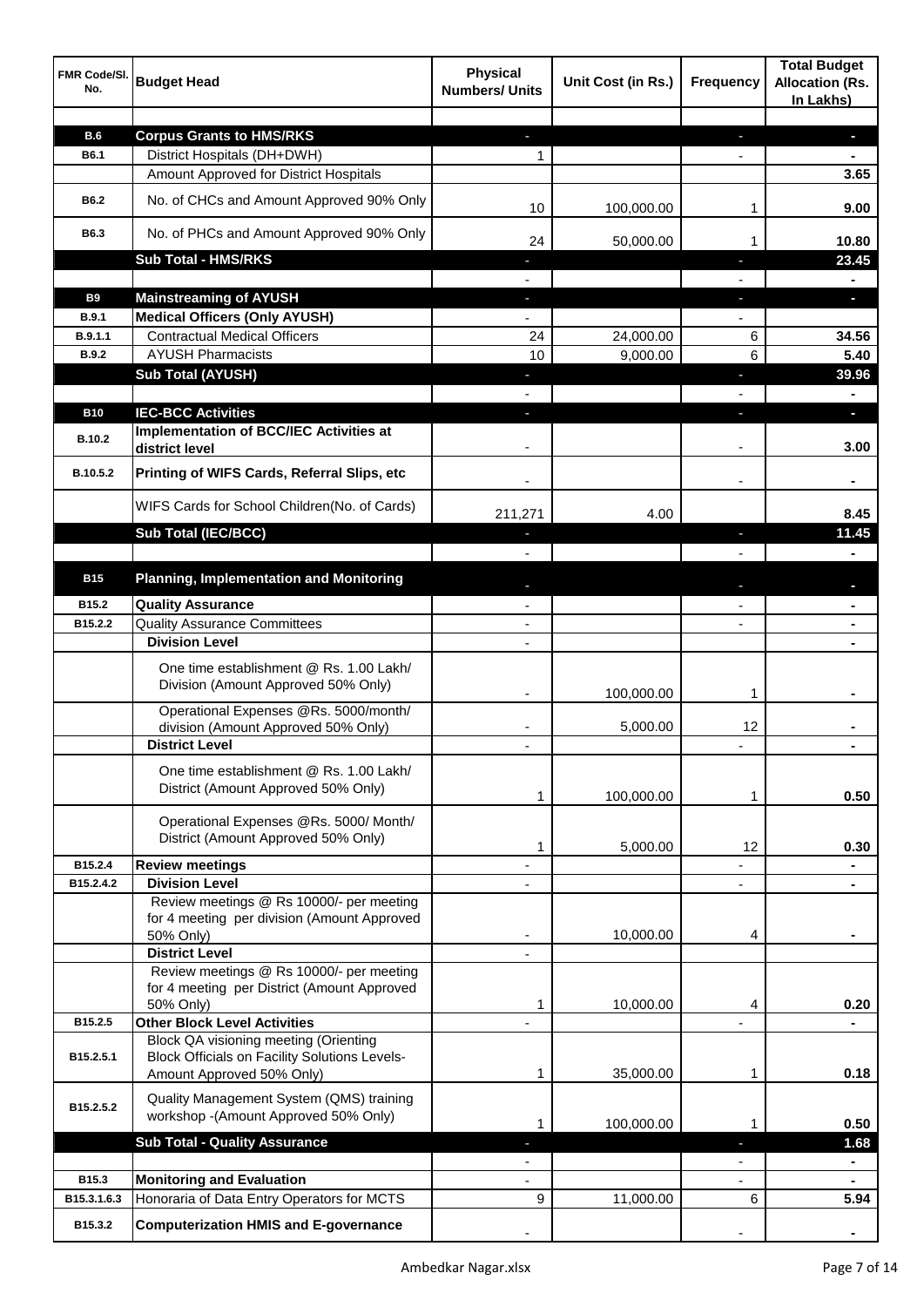| FMR Code/SI.<br>No. | <b>Budget Head</b>                                                                                        | <b>Physical</b><br><b>Numbers/ Units</b> | Unit Cost (in Rs.) | <b>Frequency</b>         | <b>Total Budget</b><br><b>Allocation (Rs.</b><br>In Lakhs) |
|---------------------|-----------------------------------------------------------------------------------------------------------|------------------------------------------|--------------------|--------------------------|------------------------------------------------------------|
|                     | HMIS Operational Cost (excluding HR & Trainings)-                                                         |                                          |                    |                          |                                                            |
|                     | Expenses for Internet @1500/month/<br>computer for 951 Nos                                                | 10                                       | 1,500.00           | 12                       | 1.80                                                       |
|                     | Expenses for Internet Rs.750/pm/block<br>computer(new) for 820 Nos.                                       | 9                                        | 750.00             | 12                       | 0.81                                                       |
| B15.3.2.1.a         | Expenses for Internet Data Card<br>@Rs.750/pm/Computer (new) for 75 Nos.                                  |                                          |                    |                          |                                                            |
|                     |                                                                                                           | 1                                        | 750.00             | 12                       | 0.09                                                       |
|                     | Expenses for Internet Data Card<br>@Rs.750/pm/Computer (new) for 18 Nos.                                  |                                          | 750.00             | 12                       |                                                            |
| B15.3.2.1.d         | Other Office and admin expenses                                                                           |                                          |                    |                          |                                                            |
| B15.3.2.1.d.2       | Maintenance of Computers/AMC/etc -HMIS<br>(Block -PHC/CHC,CH, CMF (M/F) Old<br>@Rs. 4000/unit for 951 no. | 10                                       | 4,000.00           | 1                        | 0.40                                                       |
| B15.3.2.1.d.3       | Purchase of computer consumables/Admin<br>Expenses @ Rs.1000.00 for 951 no.-Six                           |                                          |                    |                          |                                                            |
|                     | <b>Months</b>                                                                                             | 10                                       | 1,000.00           | 6                        | 0.60                                                       |
| B15.3.2.2.a         | MCTS Operational Cost (excluding HR &<br>Trainings)                                                       |                                          |                    |                          |                                                            |
| B15.3.2.2.b         | Procurement of<br>computers/Printers/Cartridges, etc. -<br>@50,000.00/Computer Systems for 820 No.        |                                          |                    |                          |                                                            |
|                     | Other Office and admin expenses                                                                           | 9                                        | 50,000.00          | 1                        | 4.50                                                       |
| B15.3.2.2.d         | @12,000.00 per year -820 No.(New)                                                                         | 9                                        | 12,000.00          | 1                        | 1.08                                                       |
| B15.3.3             | Other M & E Activities<br>Review Meetings for MCTS @ Rs                                                   |                                          |                    |                          |                                                            |
| B15.3.3.5           | 4,000/meeting for 12 meetings                                                                             | 1                                        | 4,000.00           | 12                       | 0.48                                                       |
|                     | <b>Sub Total - Monitoring and Evaluation</b>                                                              |                                          |                    |                          | 15.70                                                      |
| <b>B.16</b>         | <b>PROCUREMENT</b>                                                                                        |                                          |                    |                          | a.                                                         |
| B16.1.1             | <b>Procurement of Equipments: MH</b>                                                                      |                                          |                    | ٠                        | $\blacksquare$                                             |
| B16.1.1.2           | MVA/EVA Kits for Safe Abortion services                                                                   | 10                                       | 2,500.00           | $\overline{\phantom{a}}$ | 0.25                                                       |
| B16.1.6             | <b>Equipments for ARSH/ School Health</b>                                                                 | ÷,                                       |                    | ÷,                       |                                                            |
| B16.1.6.1           | Equipments for ARSH Clinics (New)                                                                         | $\blacksquare$                           | 15,000.00          | 1                        |                                                            |
|                     | <b>Sub Total (Procurement of Equipments)</b>                                                              |                                          |                    |                          | 0.25                                                       |
| B.16.2.1            | Drugs & supplies for MH                                                                                   |                                          |                    |                          |                                                            |
| B.16.2.1.2          | Drugs for Safe Abortion (No. of MMA<br>estimated in year 2013-14)                                         | 17                                       | 200.00             | ۰                        | 0.03                                                       |
| B.16.2.4            | <b>Supplies for IMEP</b><br><b>Bio-Medical Waste Management-District</b>                                  |                                          |                    | ۰                        | $\blacksquare$                                             |
| B.16.2.4.1          | level                                                                                                     |                                          |                    | $\overline{\phantom{a}}$ | 8.33                                                       |
| B.16.2.4.2          | Bio-Medical Waste Management-CHC level<br>Cleaning/Washing, House keeping and                             | $\blacksquare$                           |                    | $\overline{\phantom{a}}$ | 14.16                                                      |
| B.16.2.4.3          | Laundry Management - District Level                                                                       |                                          |                    |                          | 13.70                                                      |
| B.16.2.4.4          | Cleaning/Washing, House keeping and<br>Laundry Management - CHC/PHC Level                                 |                                          |                    |                          | 22.04                                                      |
|                     | <b>ASHA Drug Kits</b><br>Drug Kit replenishment for ASHAs @ Rs.                                           |                                          |                    |                          |                                                            |
| B.16.2.5.2          | 300/ASHA                                                                                                  | 2,317                                    | 300.00             |                          | 6.95                                                       |
| B.16.2.6            | Drugs & supplies for WIFS<br>For Govt. & Govt. aided Schools (Classes VI<br>to XII)                       |                                          |                    | $\blacksquare$           |                                                            |
|                     | <b>Total Beneficiaries</b>                                                                                | 155,002                                  |                    |                          |                                                            |
| B.16.2.6.1          | IFA Tables Required at District (Beneficiary*<br>52 Tabs)                                                 | 8,060,079                                | 0.12               |                          | 9.67                                                       |
| B.16.2.6.2          | Albendazole Tablets Required at District<br>(Beneficiary *2 Tabs)                                         | 310,003                                  | 1.00               |                          | 3.10                                                       |
| B.16.2.7            | Drugs & Supplies under SHP                                                                                | $\overline{\phantom{a}}$                 |                    | $\overline{\phantom{a}}$ |                                                            |
|                     | <b>For Aganwadi Centres</b>                                                                               |                                          |                    |                          | $\blacksquare$                                             |
|                     | Expected No. of Children at AWCs                                                                          | 63,700                                   |                    |                          |                                                            |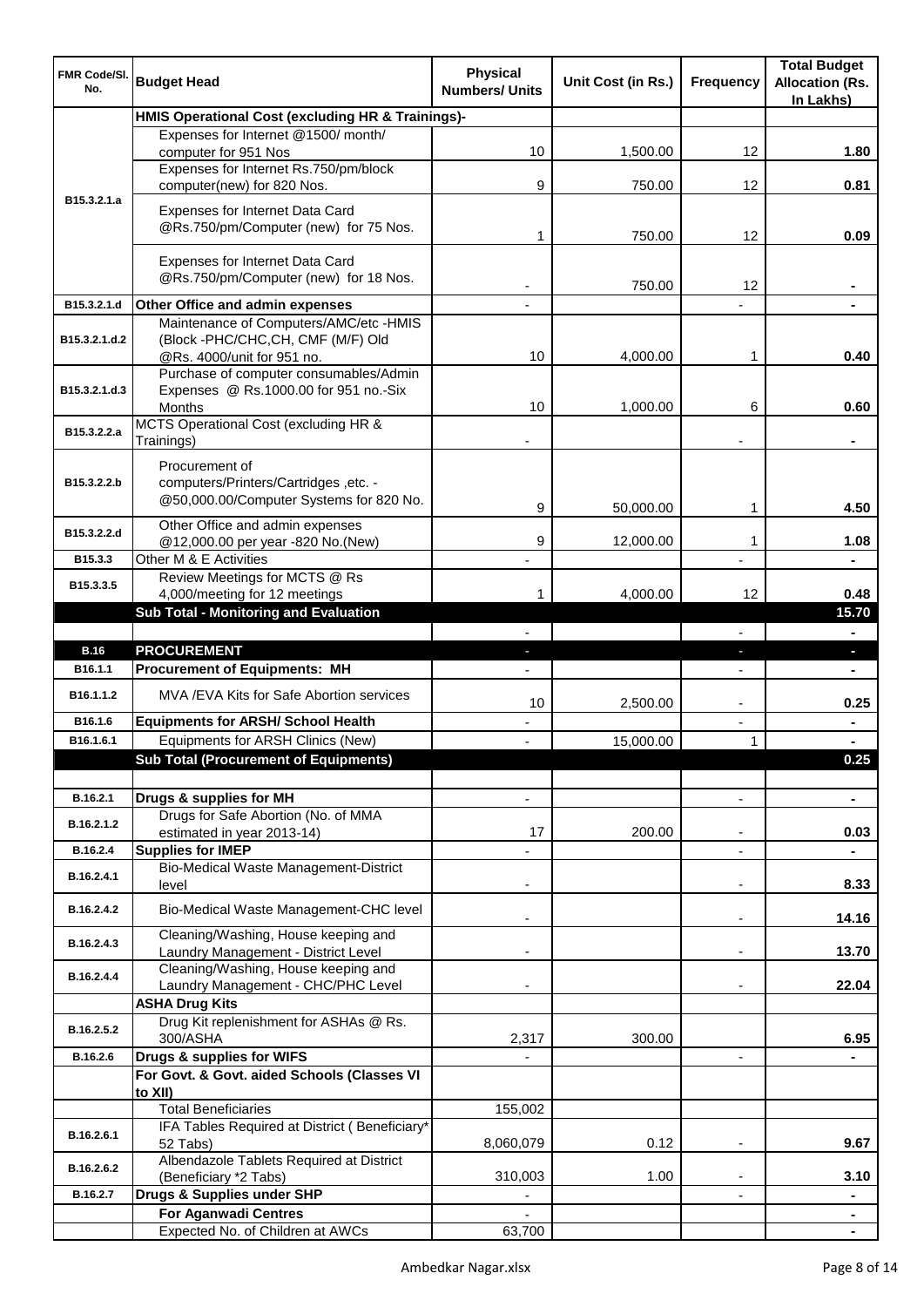| FMR Code/SI.<br>No. | <b>Budget Head</b>                                                                 | <b>Physical</b><br><b>Numbers/ Units</b> | Unit Cost (in Rs.)    | Frequency                | <b>Total Budget</b><br><b>Allocation (Rs.</b><br>In Lakhs) |
|---------------------|------------------------------------------------------------------------------------|------------------------------------------|-----------------------|--------------------------|------------------------------------------------------------|
|                     | No. of IFA Bottles (One bottle of 100                                              |                                          |                       |                          |                                                            |
|                     | ml./child)                                                                         | 63,700                                   | 10.00                 |                          | 6.37                                                       |
|                     | Albendazole Tablets (2 tablets per Child)<br>For Primary Schools(For Govt. & Govt. | 127,400                                  | 1.00                  |                          | 1.27                                                       |
|                     | aided Schools Classes I to V)                                                      |                                          |                       |                          |                                                            |
|                     | Expected No. of Children in Schools                                                | 283,807                                  |                       |                          |                                                            |
|                     | No. of Tablets Required at District (52 Tabs./                                     |                                          |                       |                          |                                                            |
|                     | Beneficiary)                                                                       | 14,757,941                               | 0.12                  |                          | 17.71                                                      |
|                     | No. of Tablets Required at District (2 Tabs./                                      |                                          |                       |                          |                                                            |
|                     | Beneficiary)<br><b>Medicines for Teams</b>                                         | 567,613                                  | 1.00                  |                          | 5.68                                                       |
|                     | No. of Blocks                                                                      | 9                                        |                       |                          |                                                            |
|                     | First Time Medicines For Teams (2 Teams                                            |                                          |                       |                          |                                                            |
|                     | in Each Block)                                                                     | 18                                       | 18,000.00             |                          | 3.24                                                       |
|                     | <b>Sub Total (Procurement of Drugs &amp; Supplies)</b>                             |                                          |                       |                          | 112.25                                                     |
|                     |                                                                                    |                                          |                       |                          |                                                            |
| <b>B.17</b>         | <b>Drugs Warehouses/Logistics Management</b>                                       |                                          |                       |                          |                                                            |
|                     | Honoraria of Staff at Regional Drug                                                |                                          |                       |                          |                                                            |
|                     | Warehouse<br>Accountant                                                            |                                          | 10,000.00             |                          |                                                            |
|                     | Computer Operator Cum Store Keeper                                                 |                                          |                       | 6<br>6                   |                                                            |
|                     | Fork-Lift Operator cum Mechanic                                                    |                                          | 10,000.00<br>6,500.00 | 6                        |                                                            |
| <b>B.17.1</b>       | Fourth class / Loader                                                              |                                          | 6,500.00              | 6                        |                                                            |
|                     | Generator Operator cum Electrician                                                 |                                          | 5,000.00              | 6                        |                                                            |
|                     | Sweeper                                                                            |                                          | 3,500.00              | 6                        |                                                            |
|                     | <b>Armed Guards</b>                                                                |                                          | 6,335.00              | 6                        |                                                            |
|                     | <b>General Guards</b>                                                              |                                          | 5,157.00              | 6                        |                                                            |
|                     | Gardener                                                                           |                                          | 3,000.00              | 6                        |                                                            |
|                     | <b>Honoraria of Staff at District Drug</b>                                         |                                          |                       |                          |                                                            |
|                     | Warehouse                                                                          |                                          |                       |                          |                                                            |
|                     | <b>Computer Operator Cum Store Keeper</b>                                          | 1                                        | 10,000.00             | 6                        | 0.60                                                       |
| <b>B.17.3</b>       | Generator Operator Cum Mechanic/Electricia                                         | 1                                        | 5,000.00              | 6                        | 0.30                                                       |
|                     | Loader<br>Choukidar                                                                | 1                                        | 5,000.00              | 6                        | 0.30                                                       |
|                     | Part-time Sweeper                                                                  | 1<br>1                                   | 5,000.00<br>2,500.00  | 6<br>6                   | 0.30<br>0.15                                               |
| <b>B.17.4</b>       | <b>Others</b>                                                                      |                                          |                       |                          |                                                            |
| B.17.4.1            | Operational Cost for Regional Drug ware House                                      |                                          |                       |                          |                                                            |
|                     | <b>Electricity Charges</b>                                                         |                                          |                       | $\overline{\phantom{a}}$ | $\blacksquare$<br>$\blacksquare$                           |
|                     | <b>Telephone Charges</b>                                                           |                                          |                       |                          | $\blacksquare$                                             |
|                     | POL & Maintenance of DG Sets                                                       |                                          |                       |                          | $\blacksquare$                                             |
|                     | Stationary                                                                         |                                          |                       |                          | ٠                                                          |
|                     | Contingency                                                                        |                                          |                       |                          |                                                            |
|                     | <b>Sub Total-Drug Ware Houses</b>                                                  |                                          |                       |                          | 1.65                                                       |
|                     |                                                                                    |                                          |                       |                          |                                                            |
|                     | <b>GRAND TOTAL- MISSION FLEXIPOOL</b>                                              |                                          |                       |                          | 328.72                                                     |
|                     |                                                                                    |                                          |                       |                          |                                                            |
| C                   | <b>IMMUNISATION</b><br>RI strengthening project (Review meeting,                   |                                          |                       |                          | n,                                                         |
| C.1                 | Mobility support, Outreach services etc)                                           |                                          |                       |                          |                                                            |
|                     | Mobility Support for supervision for district                                      |                                          |                       |                          |                                                            |
| C.1.a               | level officers @Rs 250000/- Year                                                   | 1                                        | 250,000.00            | $\overline{\phantom{a}}$ | 2.50                                                       |
| C.1.b               | Mobility support for supervision at State level                                    |                                          |                       | $\overline{\phantom{a}}$ | ۰                                                          |
|                     | Printing and dissemination of Immunization                                         |                                          |                       |                          |                                                            |
| C.1.c               | cards, tally sheets, monitoring forms etc.@                                        |                                          |                       |                          |                                                            |
|                     | Rs 10 /- Beneficiary                                                               | 76,757                                   | 10.00                 |                          | 7.68                                                       |
| C.1.d               | Support for Quarterly State level review                                           |                                          |                       |                          |                                                            |
|                     | meetings of district officer                                                       |                                          |                       |                          |                                                            |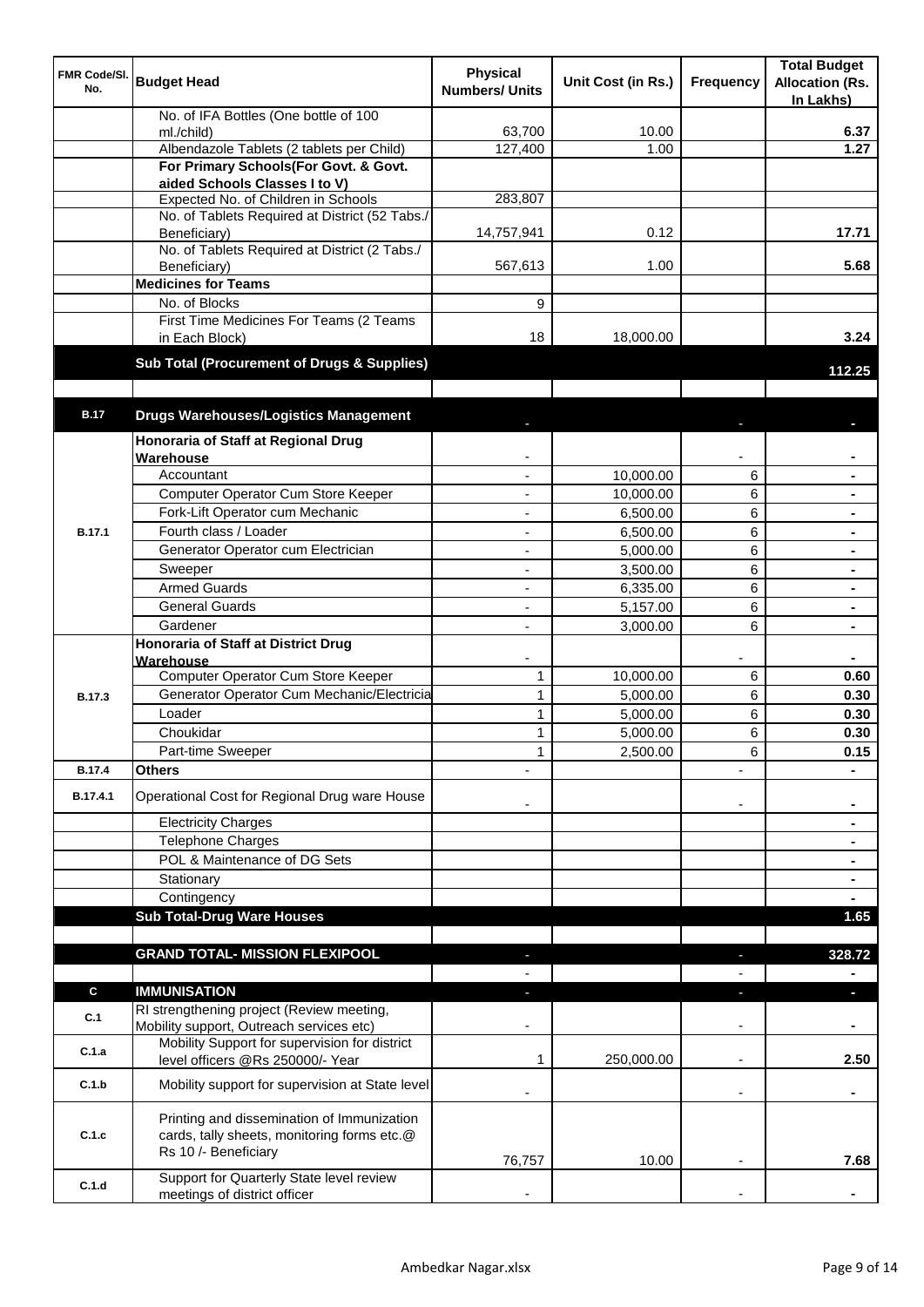| FMR Code/SI. | <b>Budget Head</b>                                                                         | <b>Physical</b>       |                    |                  | <b>Total Budget</b>    |
|--------------|--------------------------------------------------------------------------------------------|-----------------------|--------------------|------------------|------------------------|
| No.          |                                                                                            | <b>Numbers/ Units</b> | Unit Cost (in Rs.) | <b>Frequency</b> | <b>Allocation (Rs.</b> |
|              |                                                                                            |                       |                    |                  | In Lakhs)              |
|              | Quarterly review meetings exclusive for RI at<br>district level with Block Mos, CDPO, and  |                       |                    |                  |                        |
| C.1.e        | other stake holders (@ Rs 100/- per                                                        |                       |                    |                  |                        |
|              | participant(5 participant / block)                                                         | 180                   | 100.00             |                  | 0.18                   |
|              | Quarterly review meetings exclusive for RI at                                              |                       |                    |                  |                        |
|              | block level @Rs 50/- per person as                                                         |                       |                    |                  |                        |
| C.1.f        | honorarium/Asha(For travel) & Rs 25 per                                                    |                       |                    |                  |                        |
|              | person at the disposal of MOIC for meeting                                                 |                       |                    |                  |                        |
|              | expenses (Refreshment, stationery and                                                      |                       |                    |                  |                        |
|              | mis.)                                                                                      | 9,488                 | 75.00              |                  | 7.12                   |
|              | Focus on slum & underserved areas in                                                       |                       |                    |                  |                        |
|              | urban areas/alternative vaccinator for slums<br>(Hiring of ANM @ 450/-per session for four |                       |                    |                  |                        |
| C.1.g.       | sessions/month/slum of 10000 population                                                    |                       |                    |                  |                        |
|              | and Rs.300/ month as contingency per slum                                                  |                       |                    |                  |                        |
|              | i.e.Rs.2100/-month/slum of 10000                                                           |                       |                    |                  |                        |
|              | population)                                                                                | 120                   | 2,100.00           |                  | 2.52                   |
| C.1.h        | Mobilization of children through ASHA or                                                   |                       |                    |                  |                        |
|              | other mobilizers(@Rs 150/-per session)                                                     | 25,269                | 150.00             | $\blacksquare$   | 37.90                  |
| C.1.i        | Alternative vaccine delivery in hard to reach                                              |                       |                    |                  |                        |
|              | areas(@Rs 150/-per session)                                                                | 120                   | 150.00             | $\blacksquare$   | 0.18                   |
| C.1.j        | Alternative Vaccine Delivery in other                                                      |                       |                    |                  |                        |
|              | areas(@Rs. 75/- per session)                                                               | 25,149                | 75.00              |                  | 18.86                  |
| C.1.k        | To develop micro plan at sub-centre level(@                                                | 273                   | 100.00             |                  | 0.27                   |
|              | Rs 100/- per sub centre)<br>For consolidation of micro plans at block                      |                       |                    |                  |                        |
| C.1.1        | level (@ Rs 1000/-per block per PHC and                                                    |                       |                    |                  |                        |
|              | Rs 2000/- per district)                                                                    | 14                    | 1,000.00           |                  | 0.14                   |
|              | POL for vaccine delivery from State to                                                     |                       |                    |                  |                        |
| C.1.m        | district and from district to PHC/CHCs(@ Rs                                                |                       |                    |                  |                        |
|              | 150000/- per district per year)                                                            | 1                     | 150,000.00         |                  | 1.50                   |
|              | Consumables for computer including                                                         |                       |                    |                  |                        |
| C.1.n        | provision for internet access for RIMS (@ Rs                                               |                       |                    |                  |                        |
|              | 400/- per month per district)                                                              | 1                     | 400.00             | 12               | 0.05                   |
| C.1.o        | Red/Black plastic bags etc.(@ Rs 3 per bag                                                 |                       |                    |                  |                        |
|              | and 2 bags per session)<br>Hub Cutter/Bleach/Hypochlorite solution/                        | 25,629                | 3.00               | 2                | 1.54                   |
| C.1.p        | Twin buckets(@ Rs 1200/- per PHC/CHC                                                       |                       |                    |                  |                        |
|              | per year)                                                                                  | 14                    | 1,200.00           |                  | 0.17                   |
| C.1.q        | Safety Pits(@ Rs 5250/- per pit)                                                           | 5                     | 5,250.00           |                  | 0.26                   |
|              | Other Specific requirement                                                                 |                       |                    |                  |                        |
|              | Fund for annual maintenance operation of                                                   |                       |                    |                  |                        |
|              | WIC/WIF at division level @ Rs.40000/unit                                                  |                       |                    |                  |                        |
|              | of WIC/WIF                                                                                 |                       | 40,000.00          |                  |                        |
|              | POL for generators and operational                                                         |                       |                    |                  |                        |
| C.1.r        | expenses at divisional vaccine storage point                                               |                       |                    |                  |                        |
|              | @ Rs 2.00 Lakhs/ year/division vaccine                                                     |                       |                    |                  |                        |
|              | store points                                                                               |                       | 200,000.00         |                  |                        |
|              | Electricity bill for WIC/WIF AT state and                                                  |                       |                    |                  |                        |
|              | divisional level @ Rs 1.50Lakhs/year<br>/division store points                             |                       | 150,000.00         |                  |                        |
|              | <b>AEFI Kits</b>                                                                           | 53                    | 200.00             |                  | 0.11                   |
| C.2          | <b>Salary of Contractual Staffs</b>                                                        |                       |                    |                  |                        |
| C.2.2        | Computer Assistants at District level                                                      | $\mathbf{1}$          | 10,000.00          | 6                | 0.60                   |
| C.3          | <b>Training under Immunisation</b>                                                         |                       |                    |                  |                        |
|              | District level Orientation training including                                              |                       |                    |                  |                        |
|              | Hep B, Measles, AEFI & JE(wherever                                                         |                       |                    |                  |                        |
|              | required) for 2 days ANM, Multi Purpose                                                    |                       |                    |                  |                        |
| C.3.1        | Health Worker (Male), LHV, Health Assistant                                                |                       |                    |                  |                        |
|              | (Male/Female), Nurse Midwives, BEEs &                                                      |                       |                    |                  |                        |
|              | other staff (as per RCH norms) @ Rs                                                        |                       |                    |                  |                        |
|              | 46200/batch                                                                                | 4                     | 46,200.00          |                  | 1.85                   |
|              | Three day training including Hep B, Measles                                                |                       |                    |                  |                        |
| C.3.2        | & JE(wherever required) of Medical Officers                                                |                       |                    |                  |                        |
|              | of RI using revised MO training module) @                                                  |                       |                    |                  |                        |
|              | Rs 65600/ batch                                                                            |                       | 65,600.00          |                  |                        |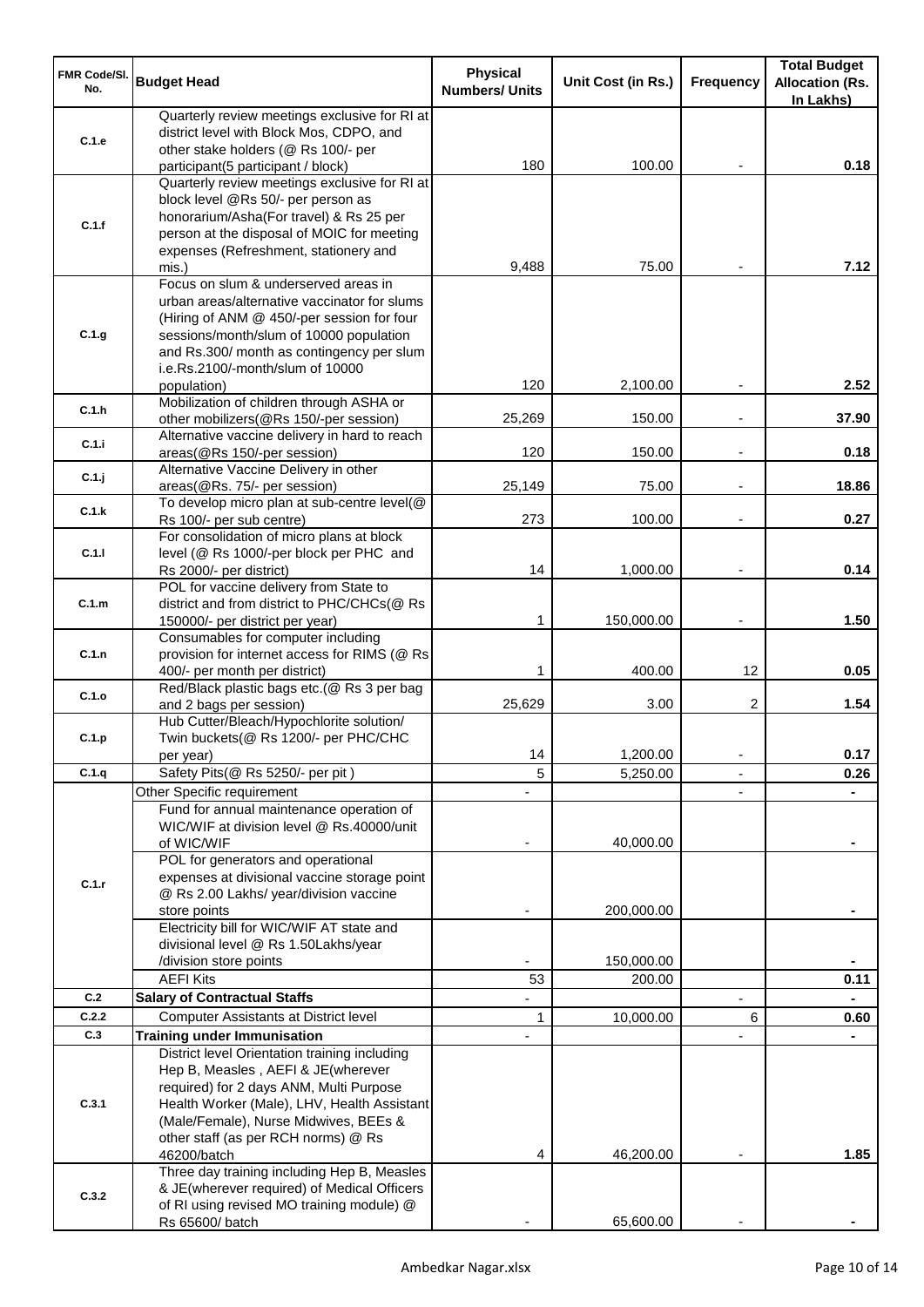| FMR Code/SI.<br>No. | <b>Budget Head</b>                                                                                                                                                   | <b>Physical</b><br><b>Numbers/ Units</b> | Unit Cost (in Rs.) | <b>Frequency</b> | <b>Total Budget</b><br><b>Allocation (Rs.</b><br>In Lakhs) |
|---------------------|----------------------------------------------------------------------------------------------------------------------------------------------------------------------|------------------------------------------|--------------------|------------------|------------------------------------------------------------|
| C.3.4               | Two days cold chain handlers training for<br>block level cold chain handlers by State and<br>district cold chain officers @ Rs 26600/batch                           | 1                                        | 26,600.00          |                  | 0.27                                                       |
| C.3.5               | One day training of block level data handlers<br>by DIOs and District cold chain officer to<br>train about the reporting formats of<br>immunization @ Rs 300/ person | 11                                       | 300.00             |                  | 0.03                                                       |
| C.3.6               | Intensified immunization training of front line<br>workers @ Rs 86660/batch                                                                                          | 9                                        | 86,660.00          |                  | 7.80                                                       |
| C.4                 | <b>Cold Chain Maintenance</b>                                                                                                                                        |                                          |                    |                  |                                                            |
|                     | Cold chain maintenance at PHC/CHC Level<br>(@Rs. 750/PHC/CHC per year)                                                                                               | 10                                       | 750.00             |                  | 0.08                                                       |
|                     | Cold chain maintenance at District Level<br>(@Rs. 15000/year)<br>Asha Incentives- for full immunization @<br>RS.100 per child for full immunization in first         | 1                                        | 15,000.00          |                  | 0.15                                                       |
| C.5                 | year and Rs.50 per child for ensuring<br>complete immunization up to 2nd year of<br>age.(94.22% of the fund)                                                         | 55.695                                   | 150.00             |                  | 78.71                                                      |
|                     | TOTOAL - ROUTINE IMMUNIZATION                                                                                                                                        | $\sim$                                   |                    | a,               | 170.46                                                     |
|                     |                                                                                                                                                                      |                                          |                    |                  |                                                            |
| D                   | <b>National Disease Control Programmes</b>                                                                                                                           |                                          |                    |                  |                                                            |
| E                   | <b>Integrated Disease Surveillance Project</b><br>(IDSP)                                                                                                             |                                          |                    |                  |                                                            |
| E.1                 | Operational Costs (Rs. 25000/0 per Month)<br>including 10 Medical Colleges                                                                                           |                                          |                    |                  | 3.00                                                       |
| E.2                 | <b>Remuneration for Contractual Human Resource</b>                                                                                                                   |                                          |                    |                  |                                                            |
| E.2.1               | Epidemiologist (Rs. 27500-44000)                                                                                                                                     |                                          |                    |                  | 3.96                                                       |
| E.2.2               | Microbiologist (Rs. 27500-44000)                                                                                                                                     |                                          |                    |                  |                                                            |
| E.3.2               | Data Manager (Rs. 18000 per Mth)                                                                                                                                     |                                          |                    |                  | 1.62                                                       |
| E.3.3               | Data Entry Operator (Rs. 11000/mth)                                                                                                                                  |                                          |                    |                  | 0.99                                                       |
| E.8                 | <b>Training</b><br>Medical Officers (3 days) @ Rs 50000 /<br>Batch, for one batch<br>Hospital Pharmacists/Nurses Training (1                                         |                                          |                    |                  |                                                            |
|                     | day) @ Rs.38000 / Batch for 1 batch<br>One Day Training of Medical College Doctors                                                                                   |                                          |                    |                  | ٠<br>٠                                                     |
| E.8                 | Costs on account of Newly Formed Districts                                                                                                                           |                                          |                    |                  |                                                            |
|                     | <b>TOTAL-IDSP</b>                                                                                                                                                    |                                          |                    |                  | 9.57                                                       |
|                     |                                                                                                                                                                      |                                          |                    |                  |                                                            |
| F.                  | <b>National Vector Borne Disease Control</b><br><b>Programme (NVBDCP)</b>                                                                                            |                                          |                    |                  |                                                            |
| F.1.1               | <b>Malaria</b>                                                                                                                                                       |                                          |                    |                  |                                                            |
| F.1.1.b             | <b>ASHA Incentives</b>                                                                                                                                               |                                          |                    |                  | 1.50                                                       |
| F.1.1.d             | Monitoring, Evaluation & Supervision &<br>Epidemic preparedness including mobility                                                                                   |                                          |                    |                  | 0.85                                                       |
| F.1.1.e             | <b>IEC/BCC</b>                                                                                                                                                       |                                          |                    |                  | 0.42                                                       |
| F.1.1.g             | Training/Capacity Building                                                                                                                                           |                                          |                    |                  | 0.25                                                       |
|                     | Sub Total - Malaria                                                                                                                                                  |                                          |                    |                  | 3.02                                                       |
| F.1.2               | Dengue & Chikungunya                                                                                                                                                 |                                          |                    |                  |                                                            |
| F.1.2.a(iⅈ)         | Strengthening Surveillance for Apex Referral<br>Lab & Sentinel Surveillance Hospital                                                                                 |                                          |                    |                  | $\overline{\phantom{a}}$                                   |
| F.1.2.c             | Monitoring/Supervision and Rapid Response                                                                                                                            |                                          |                    |                  | 0.25                                                       |
| F.1.2.d             | <b>Epidemic Preparedness</b>                                                                                                                                         |                                          |                    |                  | 0.10                                                       |
| F.1.2.e             | Case Management                                                                                                                                                      |                                          |                    |                  | 0.10                                                       |
| F.1.2.f             | <b>Vector Control And Environmental</b><br>Management                                                                                                                |                                          |                    |                  |                                                            |
| F.1.2.g             | IEC/ BCC for Social Mobilization                                                                                                                                     |                                          |                    |                  | 0.10                                                       |
| F.1.2.i             | Training/Workshop                                                                                                                                                    |                                          |                    |                  | 0.10                                                       |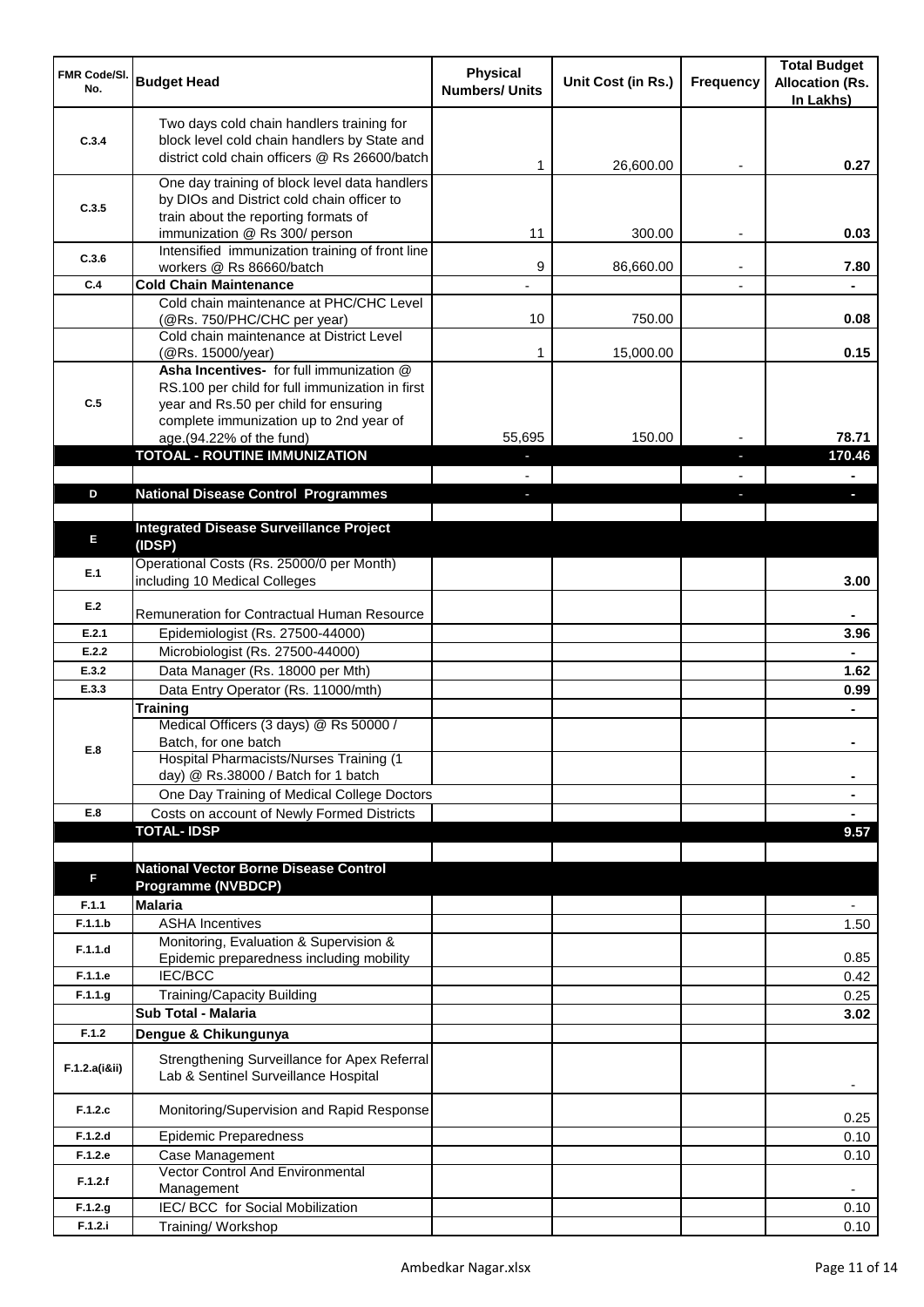| FMR Code/SI.      |                                                 | <b>Physical</b>       |                    |                  | <b>Total Budget</b>      |
|-------------------|-------------------------------------------------|-----------------------|--------------------|------------------|--------------------------|
| No.               | <b>Budget Head</b>                              | <b>Numbers/ Units</b> | Unit Cost (in Rs.) | <b>Frequency</b> | <b>Allocation (Rs.</b>   |
|                   |                                                 |                       |                    |                  | In Lakhs)                |
|                   | Sub Total - Dengue & Chikungunya                |                       |                    |                  | 0.65                     |
| F.1.3             | <b>AES/JE</b>                                   |                       |                    |                  |                          |
|                   | Strengthening of Sentinel sites which will      |                       |                    |                  |                          |
| F.1.3.a           | include Diagnostics and Case Management,        |                       |                    |                  |                          |
|                   | supply of kits by Gol                           |                       |                    |                  |                          |
| F.1.3.b           | IEC / BCC Activities & printing material        |                       |                    |                  |                          |
|                   | pertaining to JE / AES                          |                       |                    |                  |                          |
|                   | Capacity Building in case management of         |                       |                    |                  |                          |
| F.1.3.c           | Medical Officer and paramedical from            |                       |                    |                  |                          |
|                   | PHC/CHC at district level.                      |                       |                    |                  |                          |
| F.1.3.d           | Monitoring and supervision                      |                       |                    |                  |                          |
|                   | Procurement of Insecticides (Technical          |                       |                    |                  |                          |
| F.1.3.e           | Malathion)                                      |                       |                    |                  |                          |
|                   | Thermal Fog Machine (Small) @ 0.85              |                       |                    |                  |                          |
| F.1.3.f           | lac/machine                                     |                       |                    |                  |                          |
|                   | Operational cost for Malathion fogging (As      |                       |                    |                  |                          |
| F.1.3.g           | per Availability of 3 MT Technical Malathion    |                       |                    |                  |                          |
|                   | per district)                                   |                       |                    |                  |                          |
|                   | Paediatric ICU Establishment and HR &           |                       |                    |                  |                          |
| $F.1.3.$ j        | operational cost for Paediatric ICU in          |                       |                    |                  |                          |
|                   | <b>Endemic Districts</b>                        |                       |                    |                  |                          |
|                   | ASHA Insentivization for sensitizing            |                       |                    |                  |                          |
| F.1.3.k           | community                                       |                       |                    |                  |                          |
|                   | <b>Sub Total - AES/JE</b>                       |                       |                    |                  |                          |
| F.1.4             | <b>Lymphatic Filariasis</b>                     |                       |                    |                  |                          |
|                   |                                                 |                       |                    |                  |                          |
|                   | State Task Force, STAC Meeting, printing        |                       |                    |                  |                          |
|                   | forms & register/ Mobility support, district    |                       |                    |                  |                          |
| F.1.4.a           | coordination meeting, sensitization of media    |                       |                    |                  |                          |
|                   | etc., Morbidity management, monitoring &        |                       |                    |                  |                          |
|                   | supervision and mobility support for Rapid      |                       |                    |                  |                          |
|                   | response including Line listing                 |                       |                    |                  | 2.90                     |
| F.1.4.b           | Micro Filaria Survey                            |                       |                    |                  | 0.49                     |
|                   |                                                 |                       |                    |                  |                          |
| F.1.4.c           | Post MDA Assessment by medical colleges         |                       |                    |                  |                          |
|                   | (Govt, & Private)/ ICMR institutions            |                       |                    |                  | 0.14                     |
|                   | Training / Sensitization of district level      |                       |                    |                  |                          |
| F.1.4.d           | officers on ELF & Drug Distributors /           |                       |                    |                  |                          |
|                   | Peripheral health workers                       |                       |                    |                  | 2.65                     |
|                   |                                                 |                       |                    |                  |                          |
| F.1.4.e           | Specific IEC/ BCC at State, districts, PHC,     |                       |                    |                  |                          |
|                   | Sub Centre & village lable VHSC/GKs             |                       |                    |                  | 1.20                     |
|                   | Honorarium for Drug Distributors including      |                       |                    |                  |                          |
| F.1.4.f           | ASHA & Supervisors involve in MDA               |                       |                    |                  | 5.10                     |
| F.1.4.h.ii        | M.F.Survey in Non Endemic districts             |                       |                    |                  |                          |
|                   | Sub Total - Lymphatic Filariasis                |                       |                    |                  | 12.48                    |
| F.1.5             | Kalazar                                         |                       |                    |                  |                          |
| F.1.5             | Case Search/ Camp Approach                      |                       |                    |                  | ۰                        |
| F.1.5.a           | Spray Pumps & Accessories                       |                       |                    |                  |                          |
|                   |                                                 |                       |                    |                  | $\overline{\phantom{a}}$ |
| F.1.5.b           | Operational Cost for Spray including Spray      |                       |                    |                  |                          |
|                   | Wages & Pending liability of spray wages        |                       |                    |                  |                          |
|                   |                                                 |                       |                    |                  |                          |
| F.1.5.c           | Mobility / P.O.L./ Supervision                  |                       |                    |                  |                          |
| F.1.5.d           | Monitoring & Evaluation                         |                       |                    |                  |                          |
|                   | Training for Spraying /IEC/                     |                       |                    |                  |                          |
| F.1.5.e / F.1.5.f | BCC/Advocacy/Incentive to ASHA/Loss of          |                       |                    |                  |                          |
|                   | Wages                                           |                       |                    |                  |                          |
|                   | Sub Total - Kalazar                             |                       |                    |                  |                          |
|                   | <b>Cash grant for Decentralized commodities</b> |                       |                    |                  |                          |
|                   | for Malaria + Filaria F.6                       |                       |                    |                  |                          |
| F.6(a,b,c,k)      | Drugs (Chloroquine, Primaquine 2.5/7.5mg)       |                       |                    |                  |                          |
|                   | and ACT                                         |                       |                    |                  | 0.25                     |
| F.6.f             | D.E.C.                                          |                       |                    |                  | 6.12                     |
| F.6.h             | Dengue<br>NS 1 antigen Kit                      |                       |                    |                  | $\blacksquare$           |
| F.6.i             | Larvicidal (Temephos, Bti(AS)/Bti (wp)(for      |                       |                    |                  |                          |
|                   | polluted and non polluted water)                |                       |                    |                  | 0.40                     |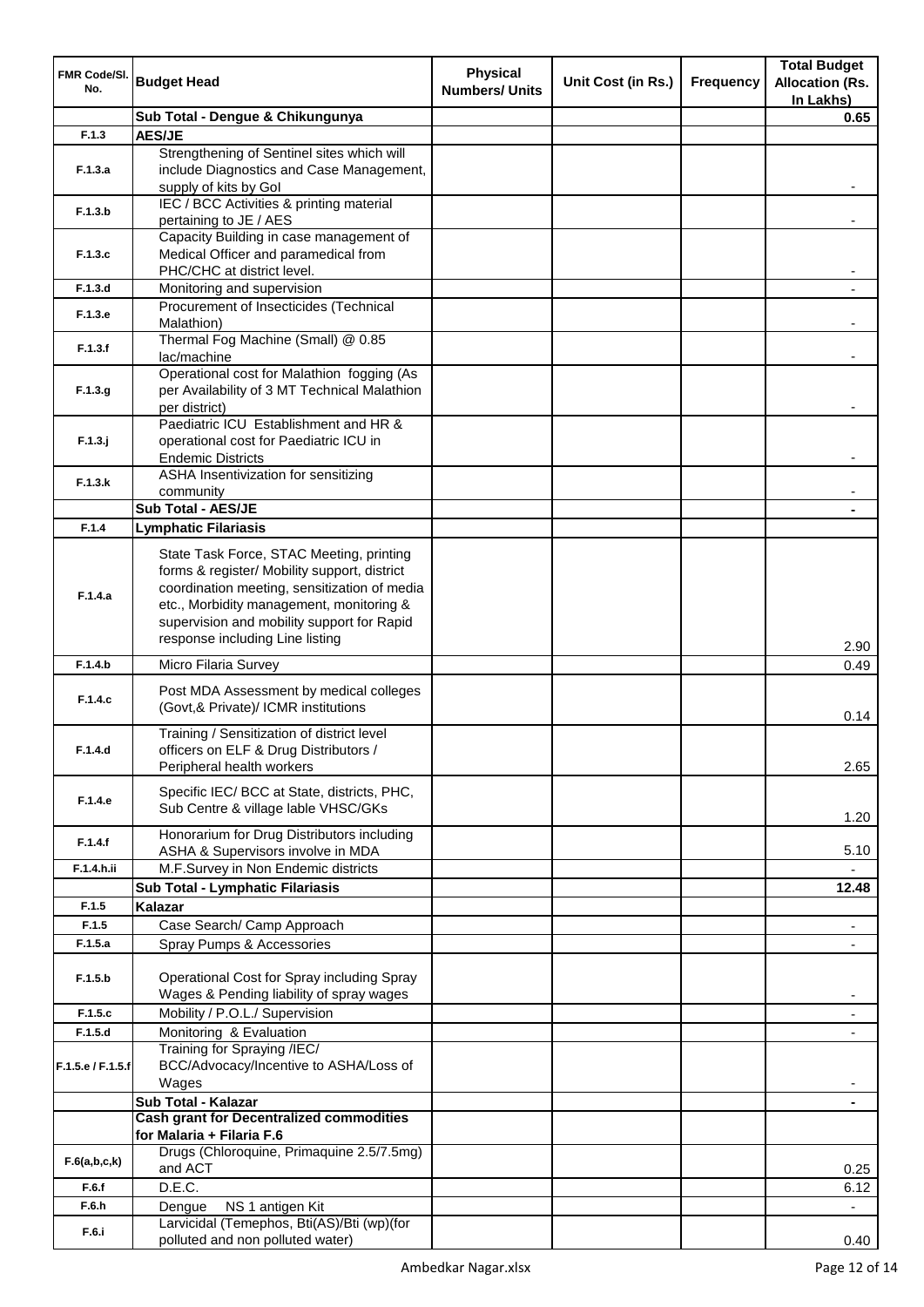| FMR Code/SI.<br>No. | <b>Budget Head</b>                                                          | <b>Physical</b><br><b>Numbers/ Units</b> | Unit Cost (in Rs.) | <b>Frequency</b> | <b>Total Budget</b><br><b>Allocation (Rs.</b><br>In Lakhs) |
|---------------------|-----------------------------------------------------------------------------|------------------------------------------|--------------------|------------------|------------------------------------------------------------|
|                     | <b>Sub Total- Dec.Commodities</b>                                           |                                          |                    |                  | 6.77                                                       |
|                     | <b>TOTAL-NVBDCP</b>                                                         |                                          |                    |                  | 22.92                                                      |
|                     |                                                                             |                                          |                    |                  |                                                            |
|                     | <b>National Leprosy Eradication</b>                                         |                                          |                    |                  |                                                            |
| G                   | Programme(NLEP)                                                             |                                          |                    |                  |                                                            |
| G.1                 | <b>Case Detection and Management</b>                                        |                                          |                    |                  |                                                            |
|                     | Specific Plan for high endemic blocks of low                                |                                          |                    |                  |                                                            |
| G.1.1               | endemic districts                                                           |                                          |                    |                  |                                                            |
|                     | No. of High endemic blocks in Low endemic<br>Districts (ANCDR more than 10) |                                          |                    |                  |                                                            |
|                     | House to House Visit by Search team                                         |                                          |                    |                  |                                                            |
|                     | Confrmaton of suspect                                                       |                                          |                    |                  |                                                            |
|                     | Intensive IEC Activity                                                      |                                          |                    |                  |                                                            |
| G.1.2               | <b>Services in Urban services</b>                                           |                                          |                    |                  |                                                            |
|                     | Urban Project 2 Mega cities, 2 medium City                                  |                                          |                    |                  |                                                            |
|                     | 2, 8 Medium City 1, 40 Townships                                            |                                          |                    |                  |                                                            |
| G.1.3               | <b>ASHA involvement</b>                                                     |                                          |                    |                  |                                                            |
|                     | <b>ASHA Sensitization</b>                                                   |                                          |                    |                  | 0.245                                                      |
|                     | <b>ASHA Incentive for Services</b>                                          |                                          |                    |                  | 0.105                                                      |
| G.1.4               | <b>Materials &amp; Supplies</b>                                             |                                          |                    |                  |                                                            |
|                     | Supportive Drugs & Dressing materials                                       |                                          |                    |                  | 0.40                                                       |
|                     | Laboratory reagents and equipments                                          |                                          |                    |                  |                                                            |
|                     | scalpels etc.                                                               |                                          |                    |                  | 0.08                                                       |
|                     | Printing works                                                              |                                          |                    |                  | 0.16                                                       |
| G.1.5               | <b>NGO Services</b>                                                         |                                          |                    |                  | $\blacksquare$                                             |
| G.2                 | <b>DPMR</b>                                                                 |                                          |                    |                  | $\blacksquare$                                             |
|                     | MCR Protective Footwear (12500 pairs)                                       |                                          |                    |                  | 0.50                                                       |
|                     | Aids Appliances, Self Care Kit items etc.                                   |                                          |                    |                  | 0.12                                                       |
|                     | Welfare allowance for RCS patients @ Rs<br>8000                             |                                          |                    |                  |                                                            |
|                     | Reimbursement to institutions for RCS                                       |                                          |                    |                  |                                                            |
|                     | Screening cum Self Care Camp                                                |                                          |                    |                  |                                                            |
| G.3                 | <b>IEC</b>                                                                  |                                          |                    |                  |                                                            |
|                     | Mass Media (TV, Radio, Press etc.)                                          |                                          |                    |                  | 0.39                                                       |
|                     | Outdoor Media (Posters, Banners, Kiosk,                                     |                                          |                    |                  |                                                            |
|                     | Hoardings, Display boards, Miking etc.)                                     |                                          |                    |                  | 0.23                                                       |
|                     | Rural Media (Folk shows etc.)                                               |                                          |                    |                  | 0.25                                                       |
|                     | Advocacy meeting                                                            |                                          |                    |                  | 0.05                                                       |
| G.4                 | <b>Human Resource</b>                                                       |                                          |                    |                  |                                                            |
|                     | District Leprosy Consultant in high endemic                                 |                                          |                    |                  |                                                            |
|                     | districts                                                                   |                                          |                    |                  | 2.70                                                       |
|                     | Physiotherapist in high endemic districts                                   |                                          |                    |                  | 2.25                                                       |
|                     | PMW @ Rs 16000 per month                                                    |                                          |                    |                  | 5.76                                                       |
| G.5                 | Programme management                                                        |                                          |                    |                  | $\blacksquare$                                             |
|                     | For Contractual Staff                                                       |                                          |                    |                  | 0.25                                                       |
|                     | Rent, Telephone, Electricity, P&T charges,<br>Miscellaneous                 |                                          |                    |                  | 0.35                                                       |
|                     | DLO Office Consumables eg.Stationery                                        |                                          |                    |                  |                                                            |
|                     | Items, Pendrive, CD etc.                                                    |                                          |                    |                  | 0.30                                                       |
|                     | Mobility Support- Vehicle hiring, POL and                                   |                                          |                    |                  |                                                            |
|                     | Maintenance for District Nucleus Team                                       |                                          |                    |                  |                                                            |
|                     | one tenth)                                                                  |                                          |                    |                  | 0.15                                                       |
| G.6                 | <b>Others</b>                                                               |                                          |                    |                  |                                                            |
|                     |                                                                             |                                          |                    |                  |                                                            |
|                     | Travel expense for regular staff for specific                               |                                          |                    |                  |                                                            |
|                     | programme/ training needs / awards etc.<br><b>TOTAL - NLEP</b>              |                                          |                    |                  | 0.065                                                      |
|                     |                                                                             |                                          |                    |                  | 14.35                                                      |
|                     |                                                                             |                                          |                    |                  |                                                            |
| п                   | <b>Revised National Tuberculosis Control</b><br><b>Programme (RNTCP)</b>    |                                          |                    |                  |                                                            |
| 1.1                 | <b>Civil Works</b>                                                          |                                          |                    |                  | 17.10                                                      |
| 1.2                 | <b>Laboratory Materials</b>                                                 |                                          |                    |                  | 7.39                                                       |